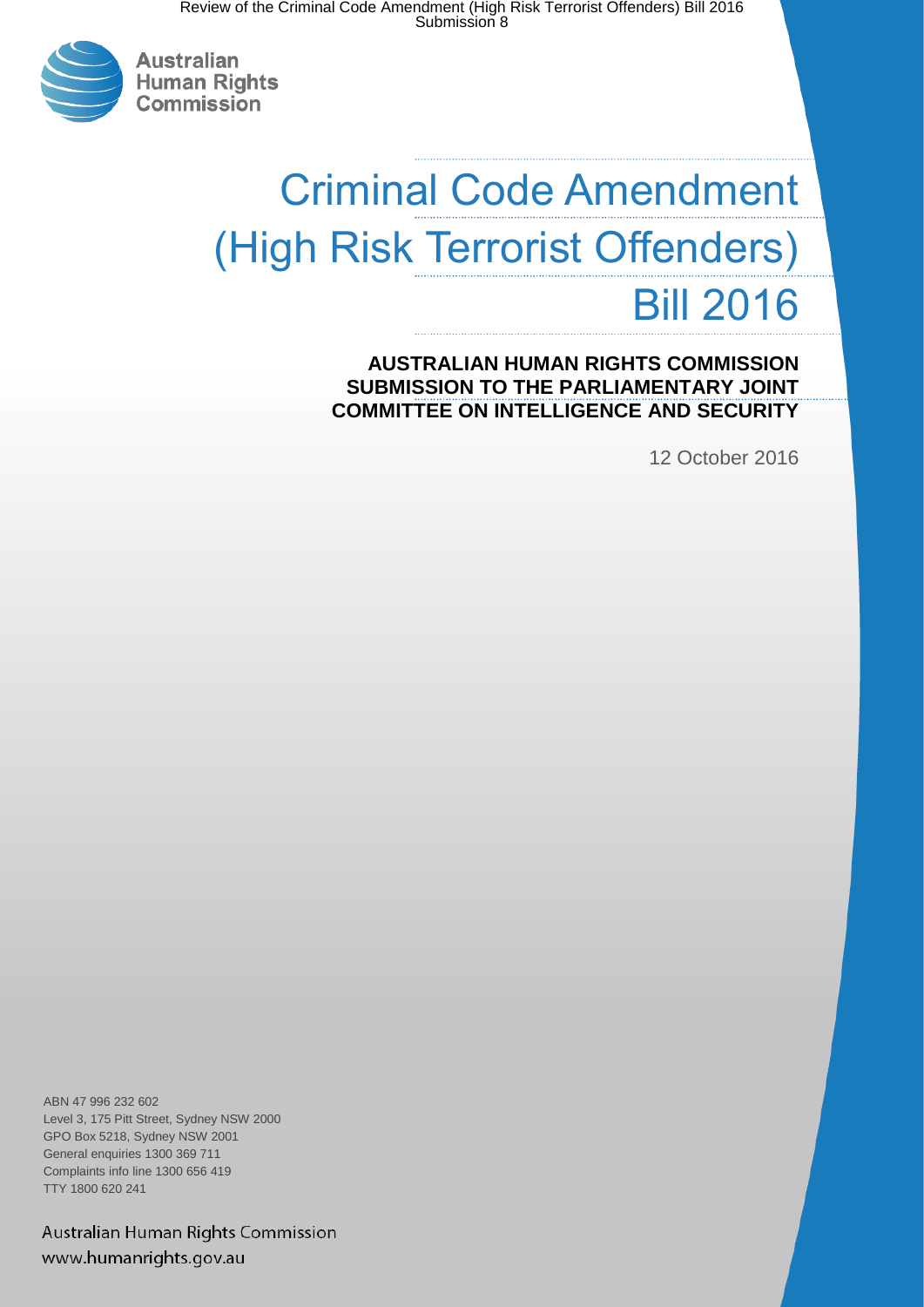*High Risk Terrorist Offenders Bill, PJCIS inquiry – October 2016*

# **Table of Contents**

|                 |                   | Australian Human Rights Commission Submission to the Parliamentary Joint |  |
|-----------------|-------------------|--------------------------------------------------------------------------|--|
| 1               |                   |                                                                          |  |
| $\overline{2}$  |                   |                                                                          |  |
| 3               |                   |                                                                          |  |
| 4               | 4.1<br>4.2<br>4.3 |                                                                          |  |
| 5               |                   | Post-sentence preventative detention and human rights  11                |  |
| 6               |                   |                                                                          |  |
| $\overline{7}$  |                   |                                                                          |  |
| 8               |                   |                                                                          |  |
| 9               |                   |                                                                          |  |
| 10              |                   |                                                                          |  |
| 11              |                   | Nature of proceedings and availability of legal aid 24                   |  |
| 12 <sub>2</sub> | 12.1<br>12.2      |                                                                          |  |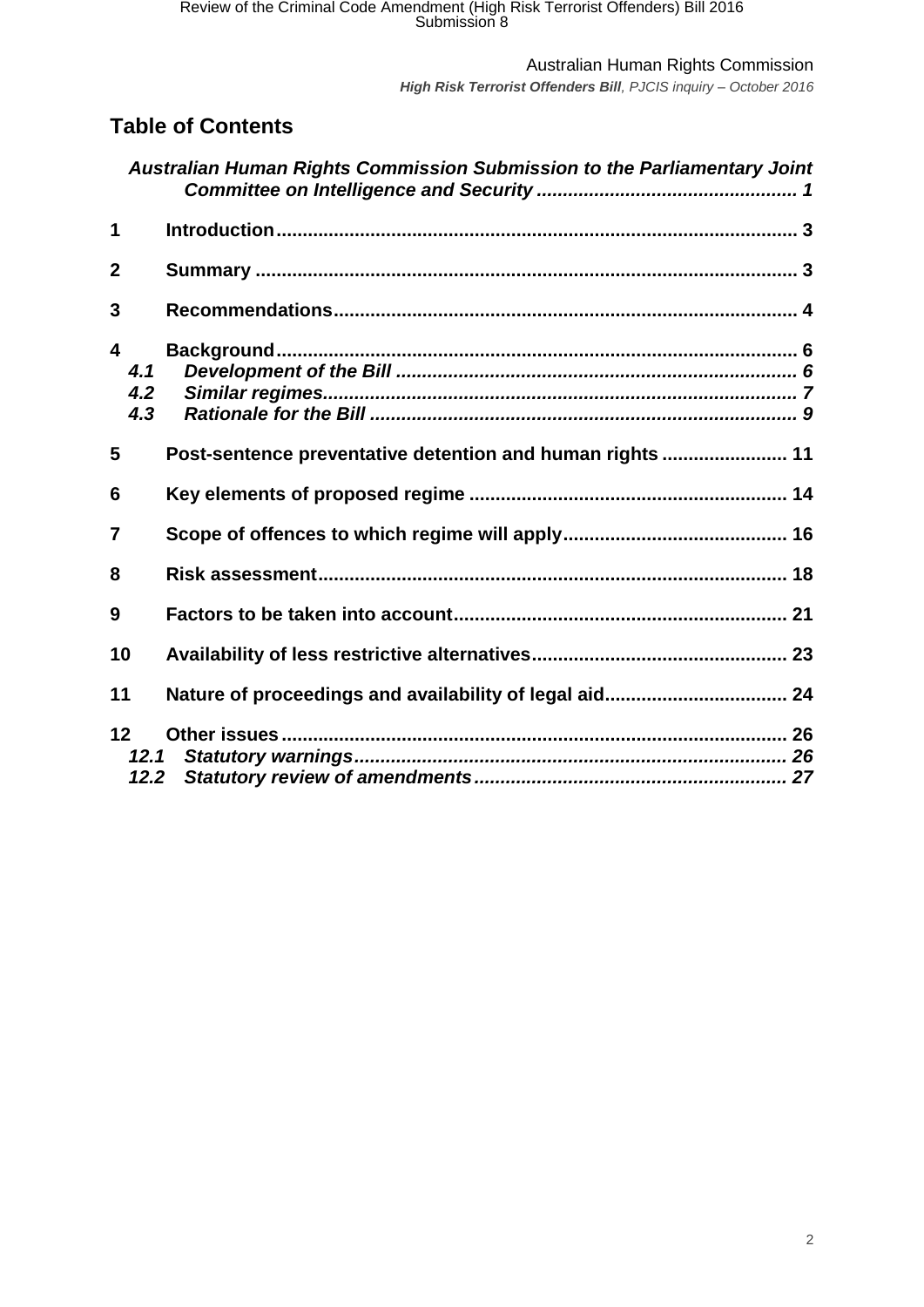# <span id="page-2-0"></span>**1 Introduction**

1. The Australian Human Rights Commission makes this submission to the Parliamentary Joint Committee on Intelligence and Security in its Inquiry into the Australian Government's Criminal Code Amendment (High Risk Terrorist Offenders) Bill 2016 (Cth) (the Bill).

# <span id="page-2-1"></span>**2 Summary**

- 2. The Commission welcomes the opportunity to make a submission in relation to this Bill.
- 3. The Bill would allow the continued detention of people convicted of a range of terrorism-related offences after the expiration of their sentences in circumstances where those people are assessed as posing an unacceptable risk to community safety and that risk cannot be managed in a less restrictive way.
- 4. Ensuring community safety is one of the most important tasks of government. Taking steps to prevent the commission of terrorist acts promotes the human rights of members of the Australian community<sup>1</sup> and is an obligation on Australia under international law.<sup>2</sup>
- 5. It is also important that the steps taken to prevent the commission of terrorist acts are themselves consistent with human rights.<sup>3</sup> As the UN General Assembly has said:

[T]he promotion and protection of human rights for all and the rule of law is essential to all components of the [United Nations Global Counter-Terrorism] Strategy, recognizing that effective counter-terrorism measures and the protection of human rights are not conflicting goals, but complementary and mutually reinforcing ... .<sup>4</sup>

- 6. The United Nations Human Rights Committee has previously considered the post-sentence preventative detention schemes in Queensland and New South Wales and found their application in relation to two people convicted of sex offences was contrary to their rights under the *International Covenant on Civil and Political Rights* (ICCPR). However, preventative detention regimes are not necessarily prohibited under international law.
- 7. There is a range of elements in the current Bill, which have been designed to achieve a scheme that is not arbitrary and that is reasonable and proportionate to the purpose of ensuring community safety.
- 8. The Commission's submissions focus first on establishing whether there is a sufficient evidence base for the proposed scheme and, secondly, on a number of additional safeguards that could improve the operation of the scheme to achieve better human rights outcomes if the Committee decides that the Bill should be passed.
- 9. The additional safeguards relate to: the scope of offenders that come within the scheme, how their risk of future offending is assessed, the factors that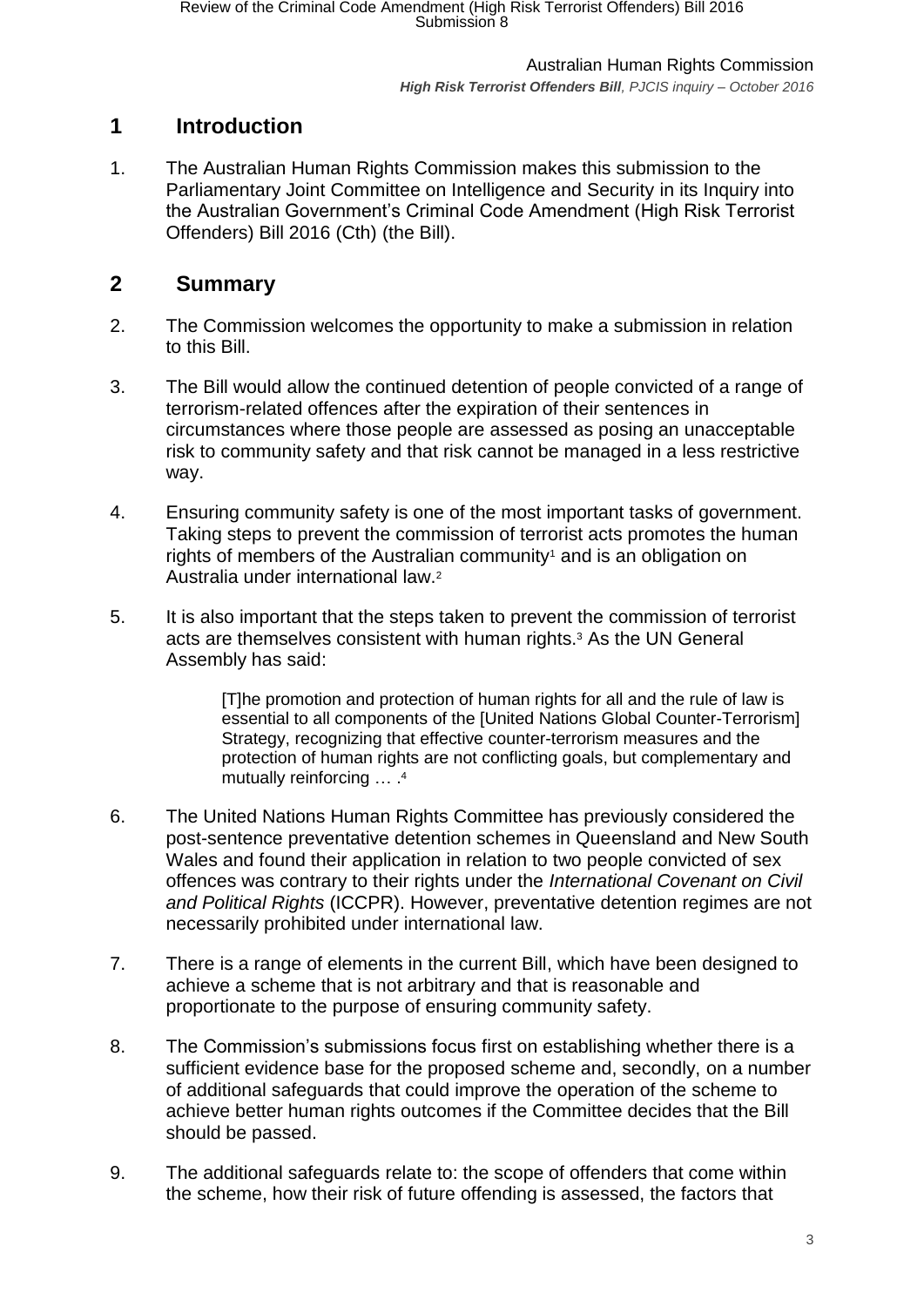Australian Human Rights Commission *High Risk Terrorist Offenders Bill, PJCIS inquiry – October 2016*

need to be taken into account in making a continuing detention order, the power of the court to make orders for less restrictive alternatives if appropriate, the availability of legal advice, the provision of warnings about the operation of the scheme, and a statutory review of the effectiveness of the scheme after three years.

# <span id="page-3-0"></span>**3 Recommendations**

10. The Australian Human Rights Commission makes the following recommendations.

## **Recommendation 1**

The Commission recommends that, before the Bill is passed, an audit be carried out of people who have been convicted of offences falling within the definition of 'terrorist offender' to assess the degree of risk that they would pose to the community if released, and whether this risk is able to be adequately managed through currently available measures including the imposition of control orders.

### **Recommendation 2**

The Commission recommends that the offence in s 119.2 of the *Criminal Code* (Entering, or remaining in, declared areas) be excluded from the scope of the definition of a 'terrorist offender' in proposed s 105A.3(1)(a).

### **Recommendation 3**

The Commission recommends that further consideration be given to whether the offences in s 119.7(2) and (3) of the *Criminal Code* (Publishing recruitment advertisements) should be included within the scope of the definition of a 'terrorist offender' in proposed s 105A.3(1)(a). If these offences are to be so included, their inclusion should be appropriately justified in the Explanatory Memorandum accompanying the Bill.

### **Recommendation 4**

The Commission recommends that the list in proposed s 105A.6 – namely, the matters that an expert's report must contain – be amended to include any limitations on the expert's assessment of the risk of the offender committing a serious Part 5.3 offence if the offender is released into the community, as well as the expert's degree of confidence in that assessment.

### **Recommendation 5**

The Commission recommends that an independent risk management body be established to:

(a) accredit people in the assessment of risk for the purpose of becoming 'relevant experts'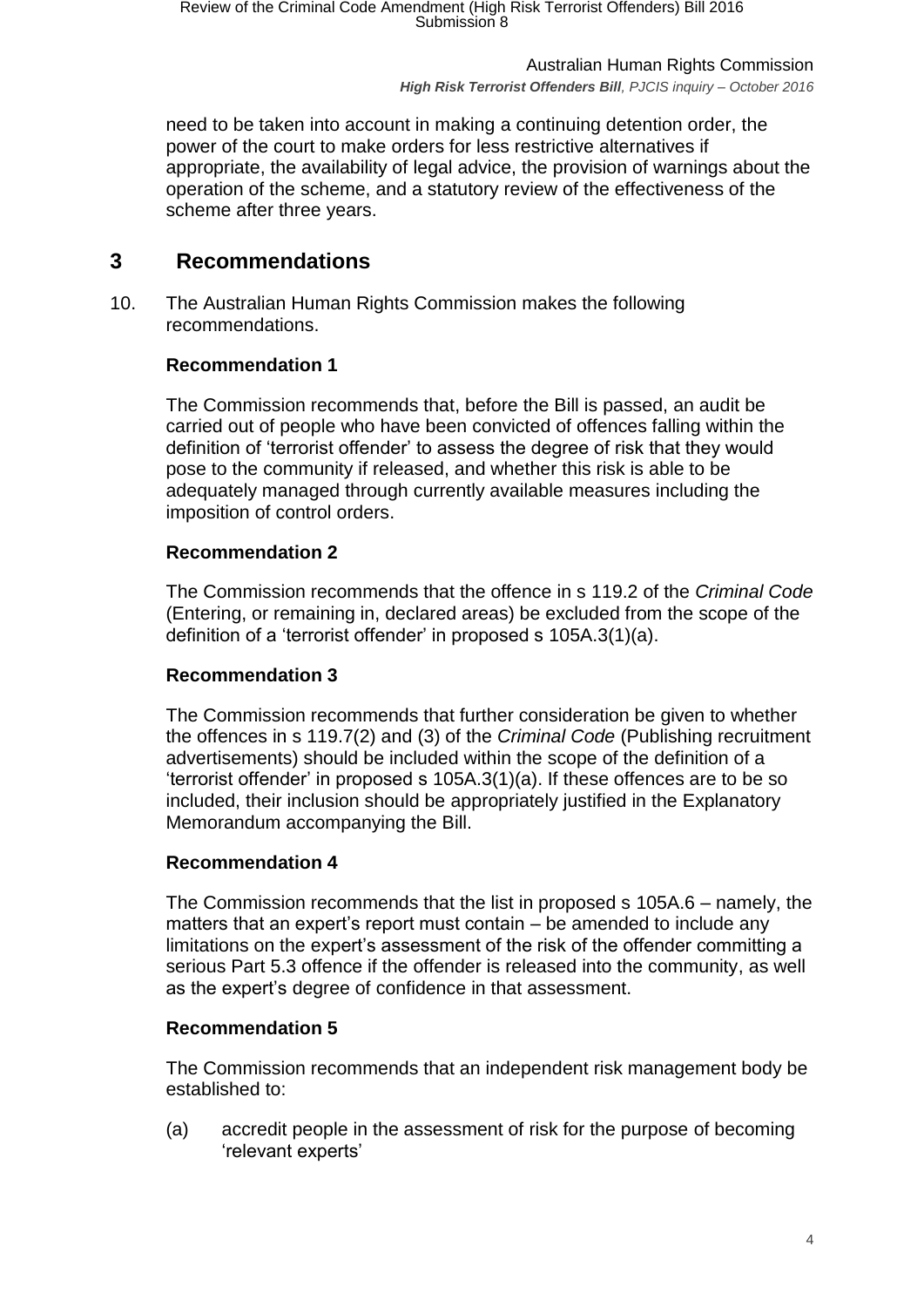*High Risk Terrorist Offenders Bill, PJCIS inquiry – October 2016*

- (b) develop best-practice risk-assessment and risk-management processes, guidelines and standards
- (c) validate new risk assessment tools and processes
- (d) undertake and commission research on risk assessment methods; and
- (d) provide education and training for risk assessors.

### **Recommendation 6**

The Commission recommends that 'relevant experts' be required to be accredited by the independent risk management body in order to be appointed under proposed s 105A.6 of the Bill.

## **Recommendation 7**

In the alternative to recommendation 5, the Commission recommends that a new independent Office of Risk Management Monitor be established with equivalent functions to the proposed independent risk management body.

### **Recommendation 8**

The Commission recommends that proposed s 105A.8 be amended to require the Court to have regard to the impact of the order on the particular circumstances of the offender when the Court is deciding whether it is relevantly satisfied that the offender poses an unacceptable risk of committing a serious Part 5.3 offence if the offender is released into the community.

### **Recommendation 9**

The Commission recommends that the Committee seek advice from the Attorney-General's Department about whether there are any obstacles to a Court, which is considering an application for a continuing detention order, being granted the power to make orders that would be less restrictive of an offender's liberty.

### **Recommendation 10**

The Commission recommends that the Committee seek advice from the Attorney-General's Department about whether legal aid will be available for offenders against whom applications for continuing detention orders are made.

### **Recommendation 11**

The Commission recommends that the Bill be amended to clarify that the Court has the power to stay proceedings for a continuing detention order if an offender, through no fault of his or her own, is unable to obtain legal representation and where legal representation is essential for the proceeding to be fair.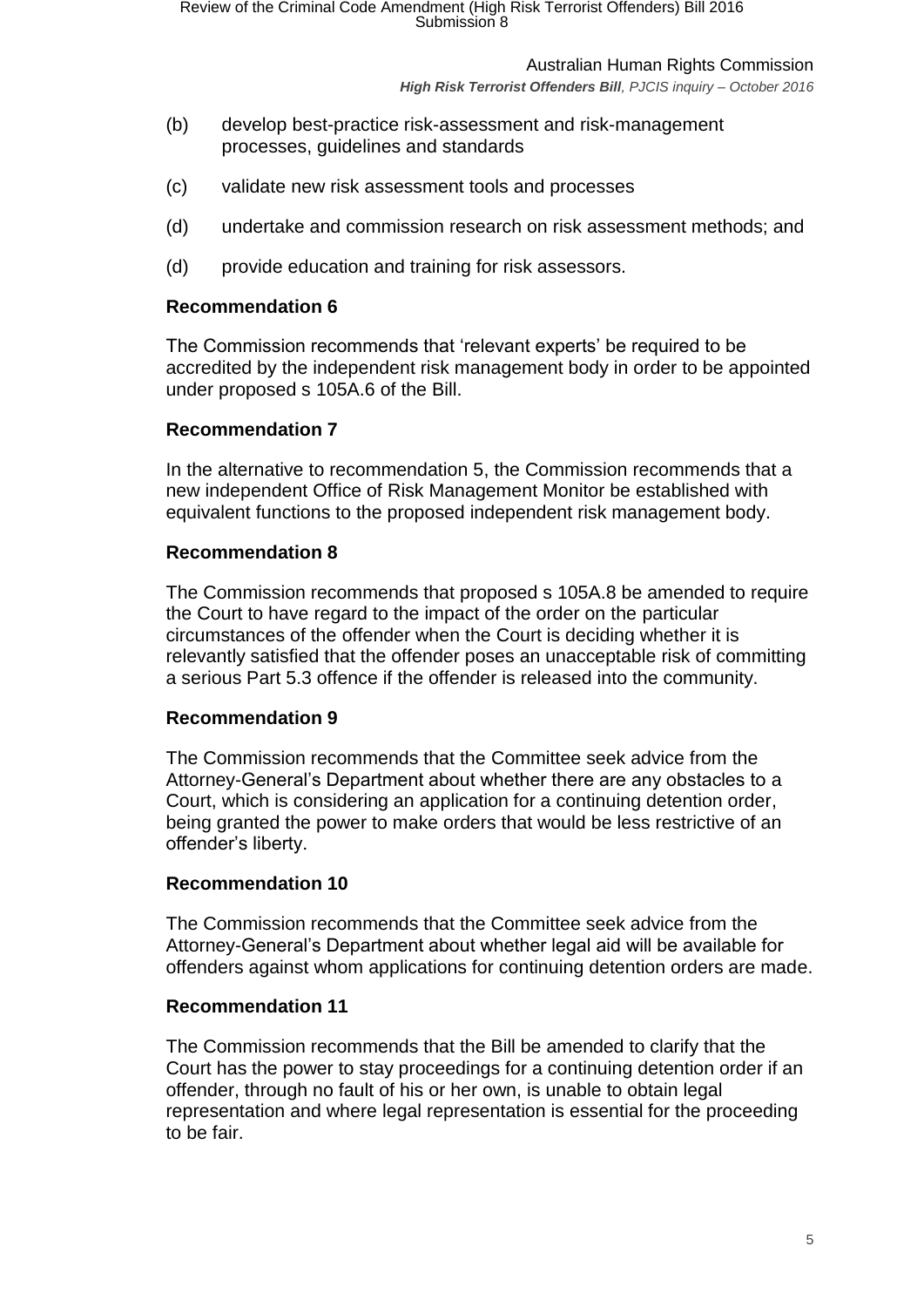# **Recommendation 12**

The Commission recommends that the Bill include a provision requiring a court sentencing a person in relation to an offence to which the Bill applies to warn the person about the operation of the continuing detention order regime.

## **Recommendation 13**

The Commission recommends that the Bill include provision for a statutory review of its provisions after three years.

# <span id="page-5-0"></span>**4 Background**

# <span id="page-5-1"></span>*4.1 Development of the Bill*

- 11. The Council of Australian Governments (COAG), at its meeting on 11 December 2015, agreed to task the Australia-New Zealand Counter-Terrorism Committee (ANZCTC) with developing a nationally consistent post-sentence preventative detention scheme to enable a continuing period of imprisonment for high risk terrorist offenders.<sup>5</sup>
- 12. At the following meeting on 1 April 2016, COAG reported that First Ministers supported the development of a nationally consistent post-sentence preventative detention scheme, with appropriate protections, that covers high risk terrorist offenders. They agreed that the Commonwealth would draft legislation, to be introduced as soon as practicable, following consultation with States.<sup>6</sup>
- 13. The Commonwealth Attorney-General met with State and Territory Attorneys-General on 5 August 2016. At the meeting, the Attorneys-General:<sup>7</sup>
	- a. agreed in principle to consideration by their respective Cabinets, with the Commonwealth's proposed legislation to amend Part 5.3 of the *Criminal Code Act 1995* (Cth)
	- b. noted that the Commonwealth will seek formal approval for the proposed amendments from State and Territory Premiers and Chief Ministers in accordance with the Intergovernmental Agreement on Counter-Terrorism Laws
	- c. noted that the legislation, after introduction by the Commonwealth Attorney-General, will be subject to further review and report by the Commonwealth Parliamentary Joint Committee on Intelligence and **Security**
	- d. subject to the foregoing, agreed to work together to ensure the successful implementation of the proposed scheme within their jurisdictions, with matters to be discussed including resourcing, operational matters and appropriate oversight.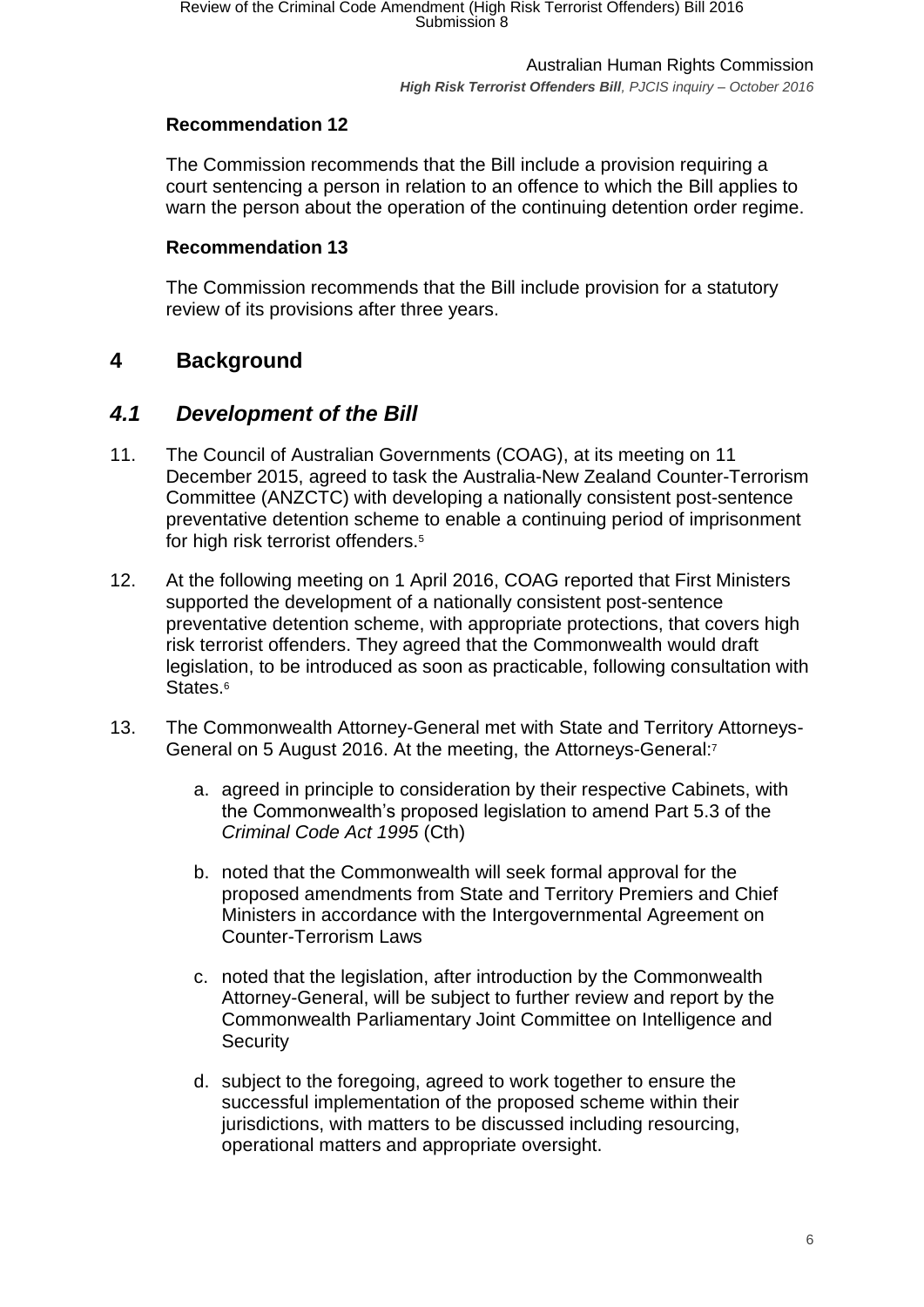14. The Attorneys-General said that the highest priority for their governments is to ensure the safety of the community. They also recognised the importance of balancing that with the protection of basic human rights.

# <span id="page-6-0"></span>*4.2 Similar regimes*

- 15. As noted in the Explanatory Memorandum, there is a range of post-sentence preventative detention schemes currently in operation in Australia. New South Wales and South Australia have schemes that cover both sex offenders and violent offenders.<sup>8</sup> Queensland, Victoria, Western Australia and the Northern Territory have schemes that cover sex offenders only.<sup>9</sup> Tasmania and the Australian Capital Territory do not have post-sentence preventative detention schemes.
- 16. The Queensland scheme was the subject of a constitutional challenge in *Fardon v Attorney-General (Queensland)* (2004) 223 CLR 575. The High Court found, by a 6:1 majority, that the Queensland scheme was constitutionally valid. The Court was split on the question whether it would have been valid for the Commonwealth Parliament to confer the functions of making post-sentence preventative orders on a Chapter III court.<sup>10</sup> That question did not need to be determined in *Fardon*. It is not clear whether concerns about the constitutionality of the Bill are one reason why the powers to make orders have been vested in State and Territory courts rather than Commonwealth courts. The Commission notes some practical difficulties that this creates in section [10](#page-22-0) below. The Commission does not make any submissions about the constitutionality of the current Bill.
- 17. The United Nations Human Rights Committee found, by a 13:2 majority, that the application of the Queensland and New South Wales schemes in relation to particular sex offenders was contrary to the ICCPR. <sup>11</sup> The reasoning in each case was substantially the same. In Fardon v Australia, the Committee said:<sup>12</sup>
	- a. the continuing detention order imposed on Mr Fardon at the end of his sentence amounted, in substance, to a fresh term of imprisonment
	- b. imprisonment is penal in character and can only be imposed on conviction for an offence
	- c. the Queensland scheme purported to be civil and therefore did not meet the necessary due process guarantees for criminal trials under article 14 of the ICCPR
	- d. the additional term of imprisonment amounted to retrospective punishment, because the Queensland Act was not in force when Mr Fardon was first convicted, and was therefore contrary to article 15(1) of the ICCPR
	- e. as a result of each of these factors, Mr Fardon's detention was arbitrary, contrary to article 9(1) of the ICCPR.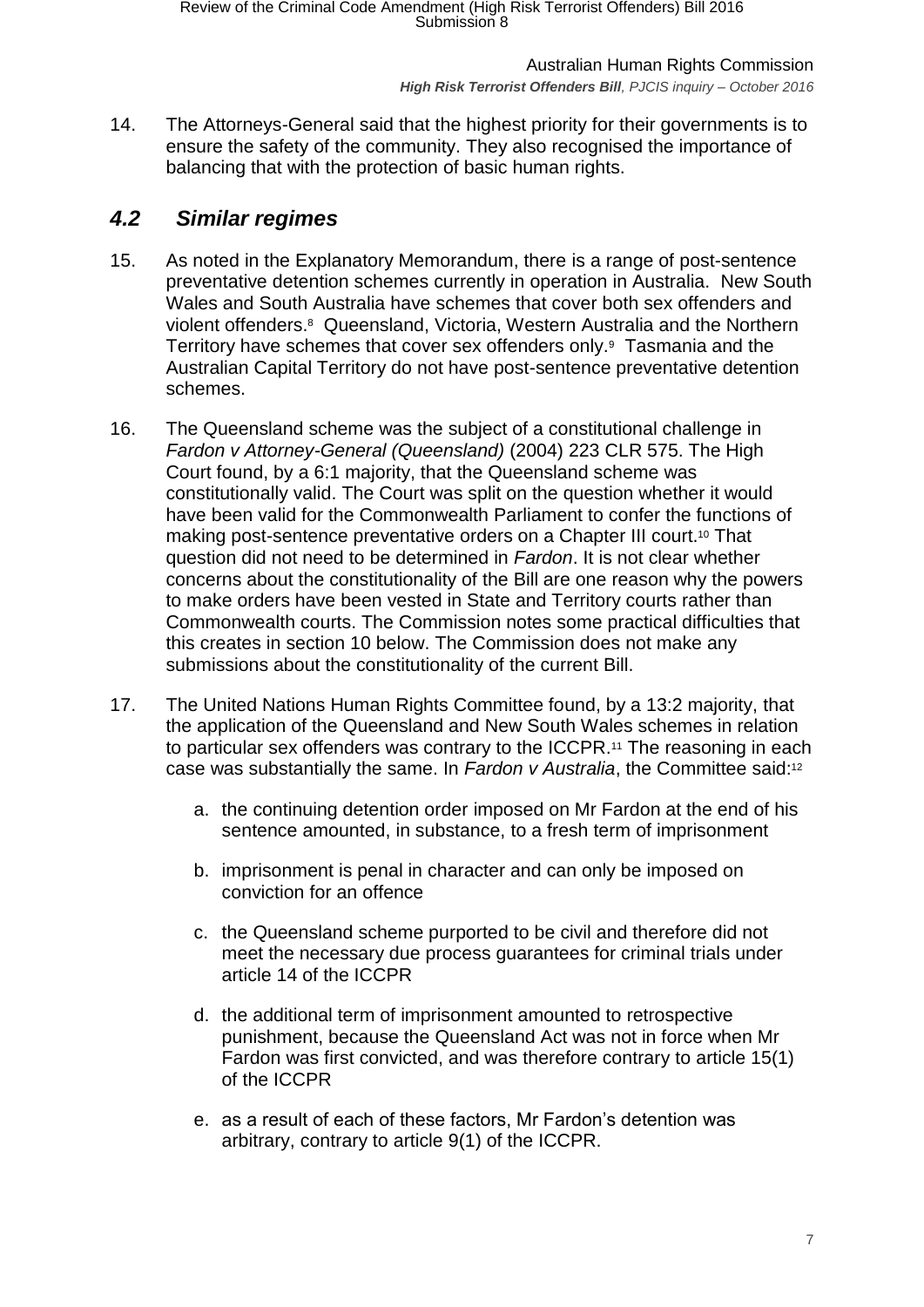*High Risk Terrorist Offenders Bill, PJCIS inquiry – October 2016*

- 18. The finding in relation to article 15(1) of the ICCPR meant that the Committee did not need to consider whether the scheme contravened the prohibition in article 14(7) of the ICCPR on double punishment for the same offence.
- 19. On the question of arbitrariness, the Committee said:

The "detention" of the author as a "prisoner" under the DPSOA [*Dangerous Prisoners (Sexual Offenders) Act 2003* (Qld)] was ordered because it was feared that he might be a danger to the community in the future and for purposes of his rehabilitation. The concept of feared or predicted dangerousness to the community applicable in the case of past offenders is inherently problematic. It is essentially based on opinion as distinct from factual evidence, even if that evidence consists in the opinion of psychiatric experts. But psychiatry is not an exact science. The DPSOA, on the one hand, requires the Court to have regard to the opinion of psychiatric experts on future dangerousness but, on the other hand, requires the Court to make a finding of fact of dangerousness. While Courts are free to accept or reject expert opinion and are required to consider all other available relevant evidence, the reality is that the Courts must make a finding of fact on the suspected future behaviour of a past offender which may or may not materialise. To avoid arbitrariness, in these circumstances, the State Party should have demonstrated that the author's rehabilitation could not have been achieved by means less intrusive than continued imprisonment or even detention ... .<sup>13</sup>

20. The two dissenting members of the Committee referred to three previous cases in which the Committee had found that New Zealand's sentencing system for sexual offenders, which included separate elements for punitive and preventative purposes, was not arbitrary.<sup>14</sup> In the first of these cases, *Rameka v New Zealand*, the majority view said:

> The Committee considers that the remaining authors' detention for preventive purposes, that is, protection of the public, once a punitive term of imprisonment has been served, must be justified by compelling reasons, reviewable by a judicial authority, that are and remain applicable as long as detention for these purposes continues. The requirement that such continued detention be free from arbitrariness must thus be assured by regular periodic reviews of the individual case by an independent body, in order to determine the continued justification of detention for purposes of protection of the public. The Committee is of the view that the remaining authors have failed to show that the compulsory annual reviews of detention by the Parole Board, the decisions of which are subject to judicial review in the High Court and Court of Appeal, are insufficient to meet this standard.<sup>15</sup>

- 21. The two dissenting members who considered the Australian schemes noted the previous findings of the Committee that preventative detention could avoid arbitrariness if it was justified by compelling reasons and if detention was reviewed periodically by an independent body to test whether it continued to be justified.
- 22. The most recent General Comment by the Committee refers to the principles developed in both the *Fardon* and the *Rameka* cases. In relation to the kind of regime proposed in *Rameka*, the Committee noted that any period of nonpunitive detention 'must be justified by compelling reasons arising from the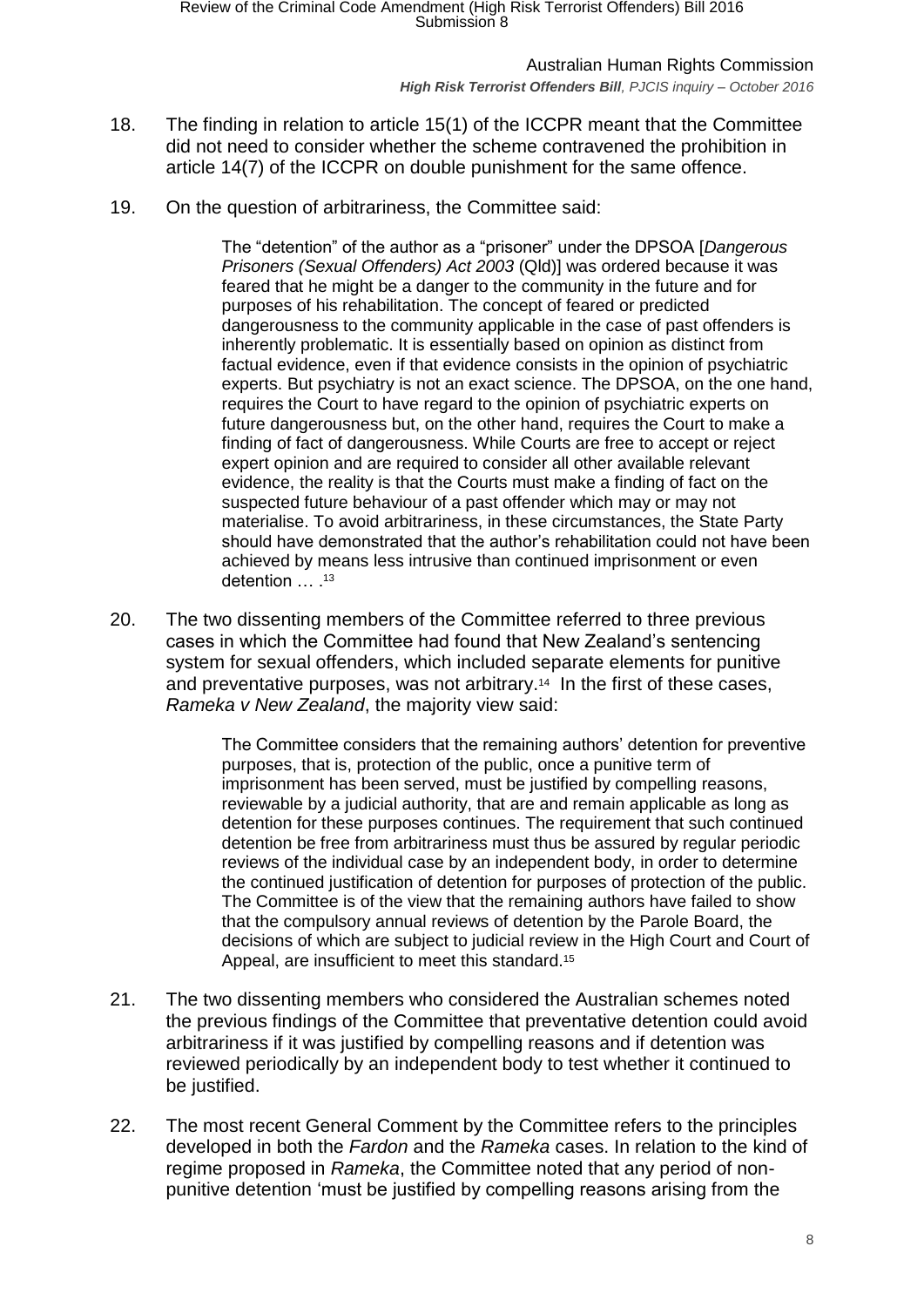gravity of the crimes committed and the likelihood of the detainee's committing similar crimes in the future'.<sup>16</sup>

23. Finally, in Concluding Observations on Germany's sixth periodic report under the ICCPR, the Committee said that Germany should ensure that postconviction preventative detention was only used as a measure of last resort, that conditions of detainees should be different from that of convicted prisoners, that detention should be aimed at the rehabilitation and reintegration of the detainee into society, and that there should be legal guarantees to preserve the rights of those detained, including periodic psychological assessment of their situation which can result in their release or the shortening of the period of their detention. 17

# <span id="page-8-0"></span>*4.3 Rationale for the Bill*

- 24. In describing the rationale for the introduction of the Bill, the COAG communiques, the second reading speech and the Explanatory Memorandum make reference to recent terrorist events and the need to protect the community.
- 25. Those materials assess the *general* threat of terrorism. As such, they provide general justification for a robust legislative response to that general threat. However, the materials are not directed towards the more specific risk of terrorist recidivism, which is the subject of the current Bill. In other words, in assessing the appropriateness of this Bill, it is necessary to ask: is there an unacceptable risk that someone convicted of a terrorist offence will commit a further offence once they are released, and can any such risk be addressed through currently available measures including the imposition of control orders?
- 26. The highest that this is put in the second reading speech is that:

there may be some circumstances where, even with controls placed on them, the risk an offender presents to the community is simply too great for them to be released from prison.<sup>18</sup>

- 27. There are currently 15 people in Australia who are serving a sentence of imprisonment for an offence that would come within the proposed regime as presently drafted. A further 37 people are before the courts and, if convicted of a relevant offence, would also come within the proposed regime.<sup>19</sup>
- 28. It is not clear whether any assessment has been carried out as to the risk that the 15 people currently in custody would pose to the community if they were released. Neither the second reading speech for the Bill nor the Explanatory Memorandum makes any reference to such an assessment. This is an important question because it goes to the rationale for implementing the Bill.
- 29. The Commission notes that prior to the introduction of post-custody preventative detention of high risk violent offenders in New South Wales, the then Premier directed Corrective Services NSW to conduct an audit of 750 serious offenders in New South Wales, described as the 'worst of the worst'.<sup>20</sup>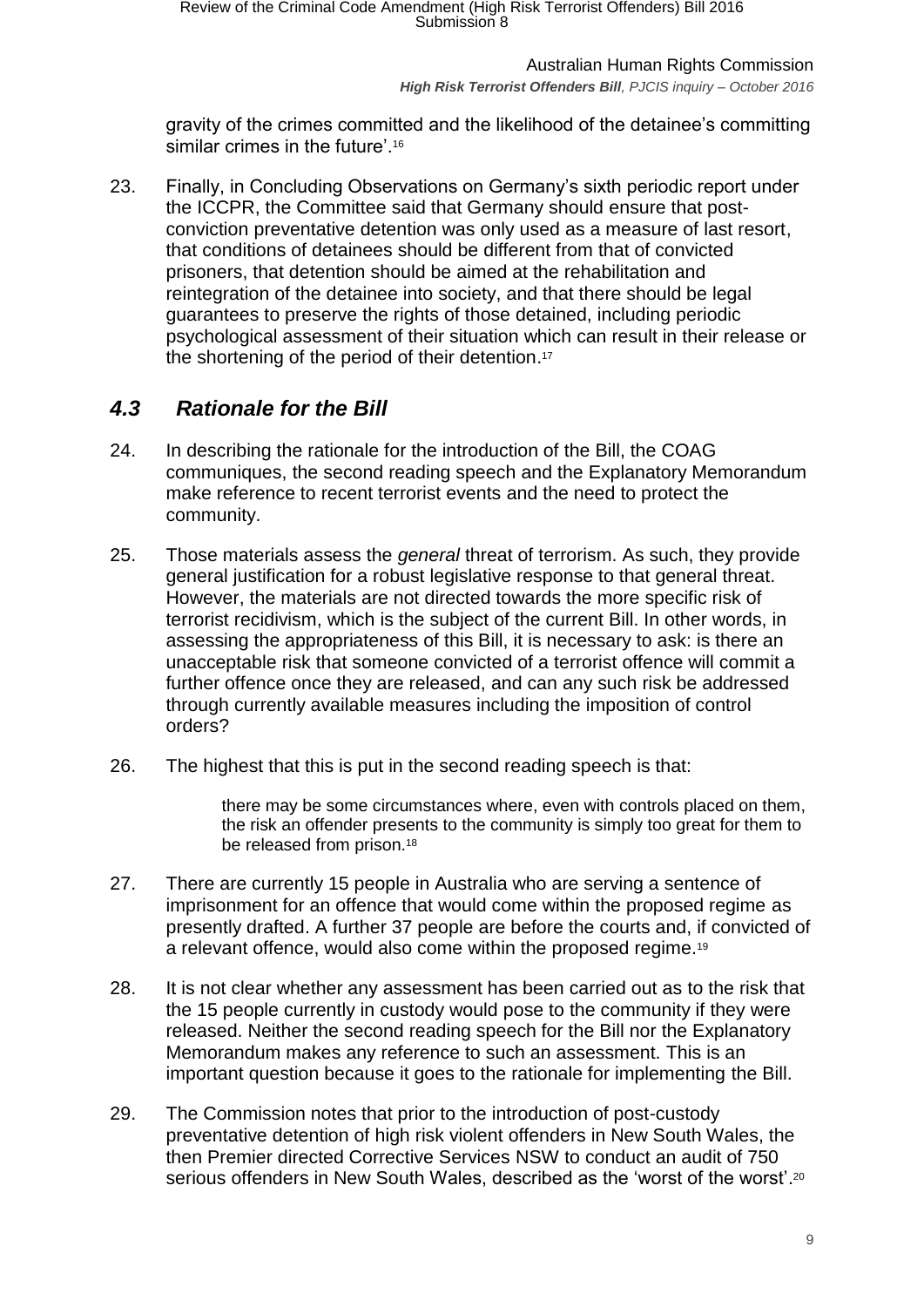#### *High Risk Terrorist Offenders Bill, PJCIS inquiry – October 2016*

The audit identified 14 of these offenders (approximately 2% of the relevant offender population) to be a high risk of reoffending if released.<sup>21</sup>

- 30. The scope of the offences that come within the current Bill is broad and is of a different nature to the offences covered by other preventative detention regimes in Australia. It cannot be assumed that data about the risk of recidivism among those convicted of violent offences under New South Wales criminal law will be applicable to the offences covered by the current Bill.
- 31. Similarly, the characteristics of offenders covered by other preventative detention regimes may be different to the characteristics of offenders convicted of offences covered by the current Bill. A review of the audit conducted by the New South Wales Department of Justice and Attorney-General considered common characteristics of the 14 identified high risk violent offenders. It concluded that:
	- a. most offenders were serving sentences in relation to multiple offences
	- b. most offenders had a substantial history of prior convictions or criminal justice interventions
	- c. most offenders had a history of institutional misconduct involving violent incidents such as assault and property damage
	- d. many offenders had intellectual disability and cognitive functioning deficits
	- e. at least four of the inmates were, or had previously been, mentally ill, two had significant intellectual disabilities and one was to become the subject of a guardianship order upon release.
- 32. It is not clear whether the 15 people currently in custody for terrorism related offences have any of the above characteristics. Again, this is relevant information when assessing the need for the measures proposed in this Bill. The Commission notes that indefinite detention of people with cognitive and psychiatric impairment raises a range of other issues which are currently being considered by the Senate Standing Committee on Community Affairs.
- 33. In order for this Committee to properly evaluate the need for the current Bill, it is important to have evidence about the degree of risk that those convicted of offences covered by this Bill are likely to pose to the community once released.

# **Recommendation 1**

The Commission recommends that, before the Bill is passed, an audit be carried out of people who have been convicted of offences falling within the definition of 'terrorist offender' to assess the degree of risk that they would pose to the community if released, and whether this risk is able to be adequately managed through currently available measures including the imposition of control orders.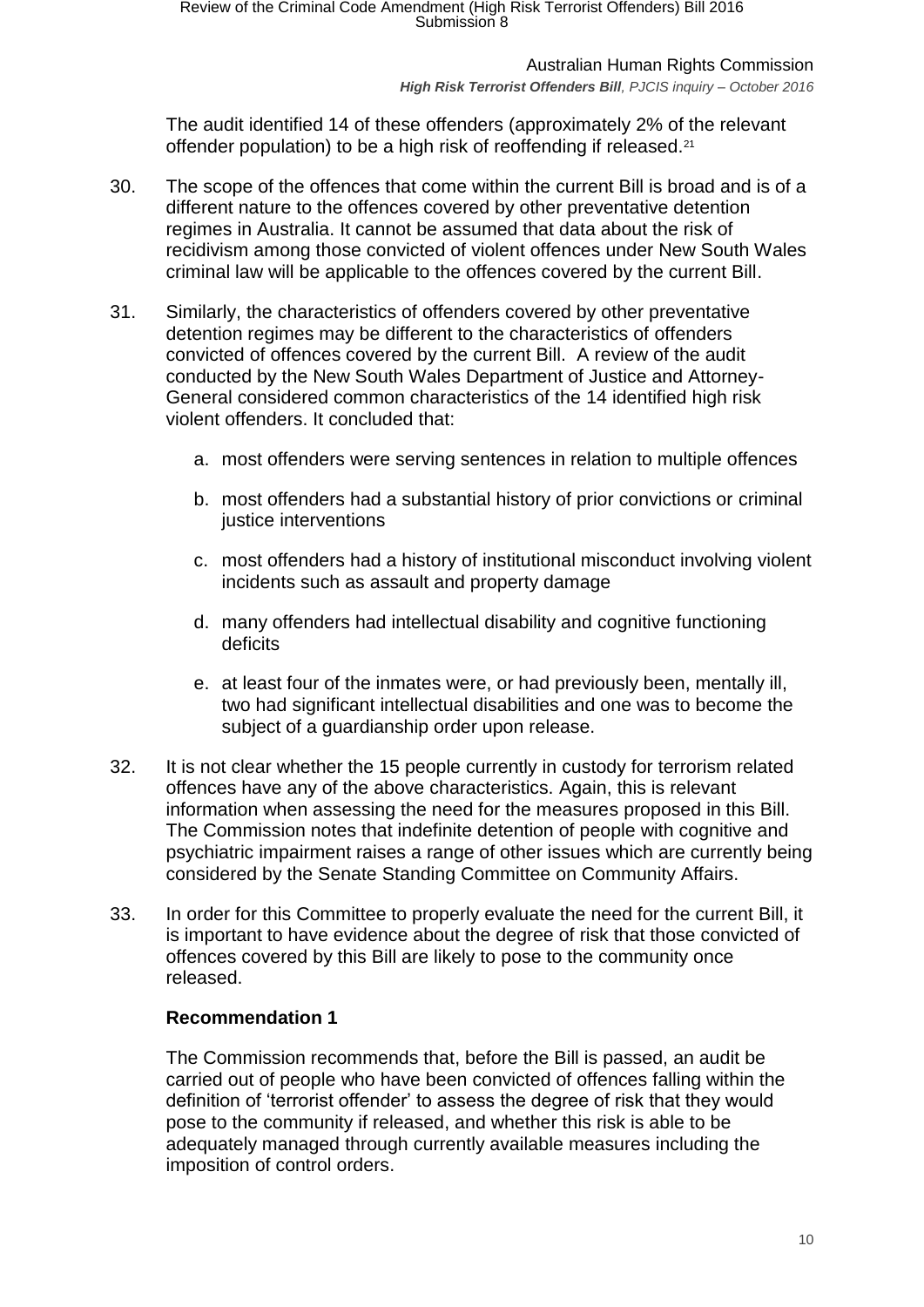# <span id="page-10-0"></span>**5 Post-sentence preventative detention and human rights**

- 34. The Bill proposes a regime that would allow the continued detention of people convicted of a range of terrorism related offences after the expiration of their sentences in circumstances where those people are assessed as posing an unacceptable risk to community safety and that risk cannot be managed in a less restrictive way.
- 35. Ensuring community safety is one of the most important tasks of government. The fact that a person has previously been convicted of a particular crime does not of itself establish that, at the expiration of their sentence, they pose a significant risk of committing further such offences and, thereby, threatening community safety. Rationally assessing such risk requires careful consideration of the person's ongoing dangerousness at the time that their sentence is due to expire. This issue was considered by the Independent National Security Legislation Monitor (INSLM) in his second annual report:

Proof of terrorist crime plus proven dangerousness would be much less disturbing of the principle of legality than the latter without the former. And susceptibility to this future supplement to sentence could be seen as fitting the deserts of terrorist convicts. Their established guilt of offences with the defining characteristics of terrorism, including its motivations, amounts to a badge of dangerousness to society. Those who can be shown at the end of their (usually rather long) sentences of imprisonment to have resisted CVE [countering violent extremism] attempts or to have failed to show rehabilitation easily fit a *Fardon* model. That is, they are the very type of convict – not just suspect  $-$  against whom restraints after expiry of sentence are justifiable.<sup>22</sup>

- 36. In referring to the 'the defining characteristics of terrorism, including its motivations', the INSLM referred to cases in Australia, Canada and the UK where the presence of extreme views motivating a terrorist act, a lack of remorse and a lack of prospects for rehabilitation were taken into account by a sentencing judge in setting an appropriate length of sentence to reflect the need to protect the community. <sup>23</sup> The INSLM was suggesting that if these factors were also present at the end of a sentence, it would provide a justification for post-sentence restraints of some kind. The significance of terrorist 'motivations' is important when considering the scope of the offences that should come within this regime. The Commission discusses this issue in section [7](#page-15-0) below.
- 37. Risk can be managed in a number of different ways. The comments by the INSLM were made in relation to the potential for control orders to be imposed on a convicted terrorist offender under Div 104 of Part 5.3 of the Criminal Code (rather than the imposition of post-sentence preventative detention).<sup>24</sup> Control orders allow obligations, prohibitions and restrictions to be imposed on a person in order to:
	- a. protect the public from a terrorist act
	- b. prevent the provision of support for or the facilitation of a terrorist act
	- c. prevent the provision of support for or the facilitation of the engagement in a hostile activity in a foreign country.<sup>25</sup>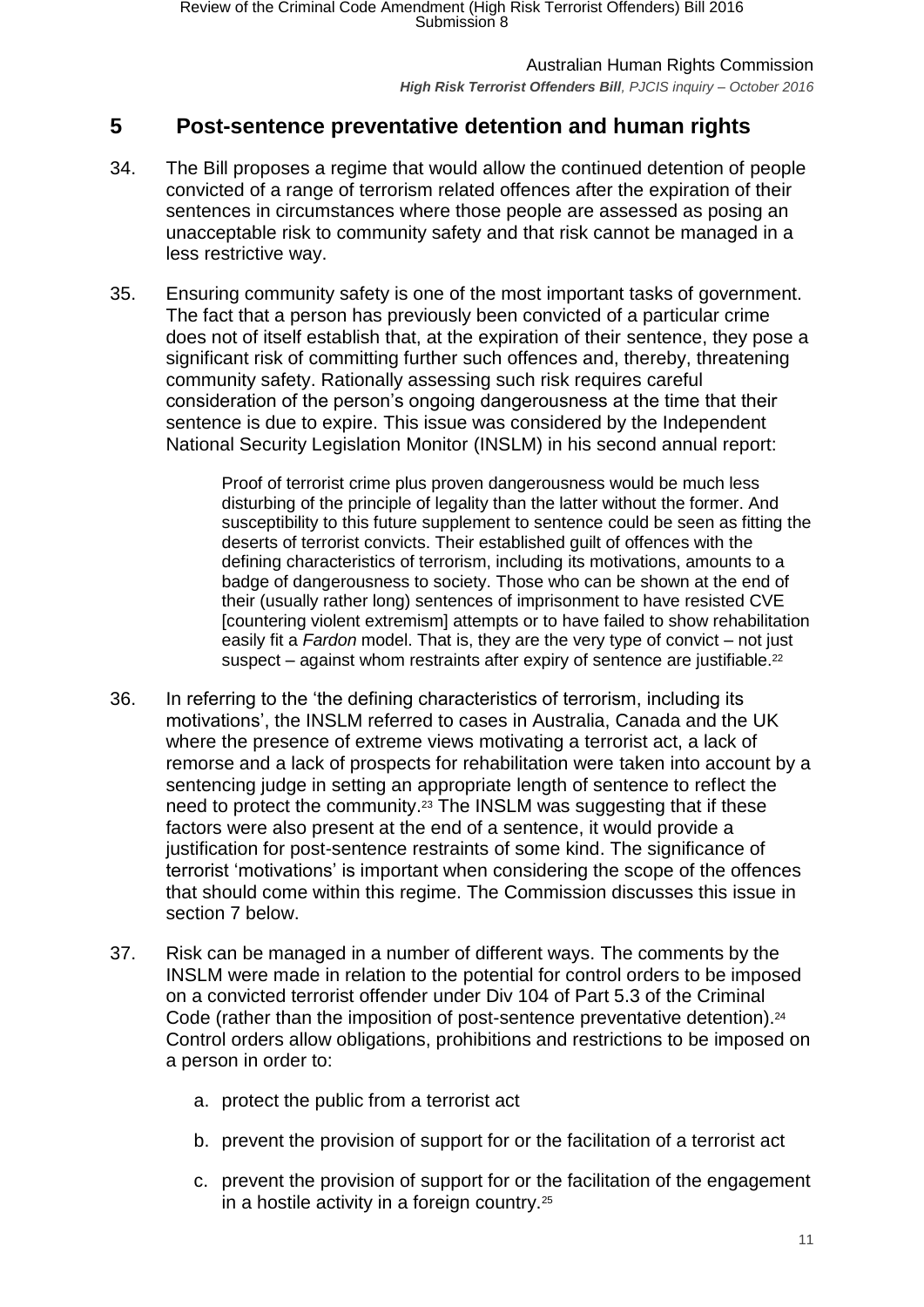*High Risk Terrorist Offenders Bill, PJCIS inquiry – October 2016*

- 38. The kinds of obligations, prohibitions and restrictions that can be imposed pursuant to a control order relate to:<sup>26</sup>
	- a. the areas a person can go
	- b. not travelling overseas
	- c. curfews
	- d. wearing a tracking device
	- e. communicating or associating with particular people
	- f. accessing certain telecommunications or technology (including the internet)
	- g. possessing or using certain articles or substances
	- h. carrying out specified activities (including working in particular jobs)
	- i. regular reporting
	- j. being photographed
	- k. having fingerprints taken
	- l. participating in counselling or education.
- 39. The Explanatory Memorandum says that, in some cases, control orders may not be sufficient to adequately deal with risk to the community. In some cases, it may be that the only way that a risk to community safety can be adequately addressed is by continuing to detain a person for a period of time after the expiration of their sentence.
- 40. In deciding how to manage a risk posed by a person, international human rights law demands that the method chosen be the least restrictive of the person's individual liberty that is consistent with ensuring community safety. That is, the right of the convicted person to liberty may only be infringed to the extent that is reasonable, necessary and proportionate to achieving this important and legitimate objective.<sup>27</sup>
- 41. This principle was also recognised by the INSLM in considering the differences between control orders (in Division 104 of the *Criminal Code*) and preventative detention orders (in Division 105 of the *Criminal Code*):<sup>28</sup>

Another aspect of the relation between COs and PDOs themselves is that the more effective COs are to prevent terrorist activity, the harder it becomes to justify PDOs as a proportionate response to the threat of terrorist activity. And proportionality is a critical quality to be considered, given the real difference between detention under a PDO and observance of a CO. The House of Lords recognized a similar relation in the course of finding earlier United Kingdom legislation for preventive detention to be wrongly discriminatory, in *A v Secretary of State*. It had been argued that if the relevant terrorist threat could be addressed by measures short of infringing the right to personal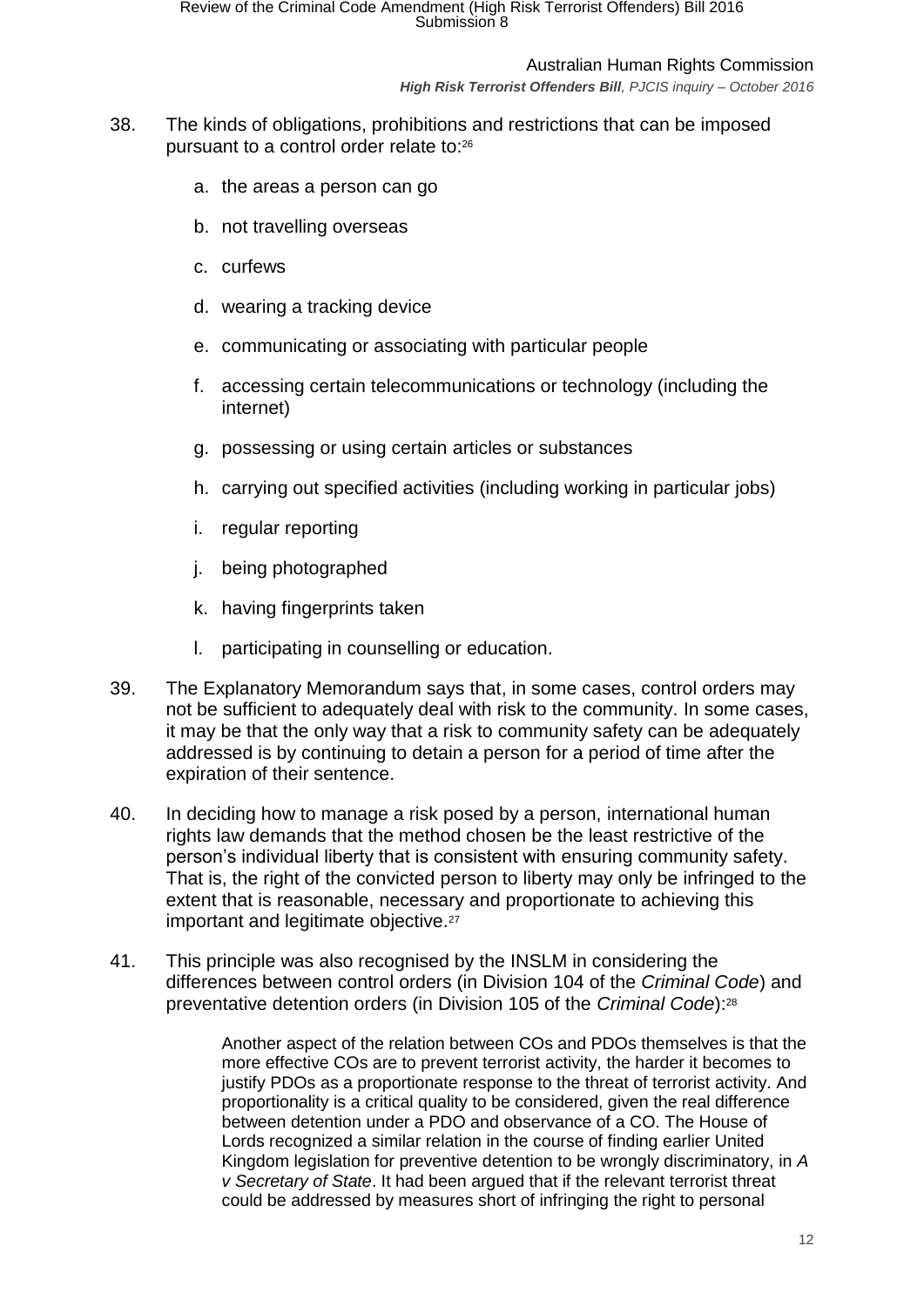#### Australian Human Rights Commission

#### *High Risk Terrorist Offenders Bill, PJCIS inquiry – October 2016*

liberty by authorizing indefinite detention (as were available for UK nationals), then the indefinite detention authorized for foreign nationals was disproportionate (and discriminatory). Lord Bingham of Cornhill … illustrated his Lordship's conclusion by reference to bail conditions that resembled what could be imposed by a CO in Australia:-

… it seems reasonable to assume that those suspected international terrorists who are UK nationals are not simply ignored by the authorities. When … one of the appellants, was released from prison … on bail … it was on condition (among other things) that he wear an electronic monitoring tag at all times; that he remain at his premises at all times; that he telephone a named security company five times each day at specified times; that he permit the company to install monitoring equipment at his premises; that he limit entry to his premises to his family, his solicitor, his medical attendants and other approved persons; that he make no contact with any other person; that he have on his premises no computer equipment, mobile telephone or other electronic communication device; that he cancel the existing telephone link to his premises; and that he install a dedicated telephone link permitting contact only with the security company. The appellants suggested that conditions of this kind, strictly enforced, would effectively inhibit terrorist activity. It is hard to see why this would not be so.

- 42. Clearly the kind of conditions imposed in the above example are extreme, but the point made is whether there are less restrictive options available than detention to adequately manage risk.
- 43. Article 9(1) of the *International Covenant on Civil and Political Rights* (ICCPR) provides that everyone has the right to liberty. In particular, it provides that no one shall be deprived of his or liberty except on such grounds and in accordance with such procedure as are established by law. This means that any detention of a person must be lawful.
- 44. In addition, article 9(1) provides that laws which provide for detention must not be arbitrary. The requirement that detention not be arbitrary extends beyond a requirement of lawfulness and requires in addition that detention not be inappropriate or unjust and that it be predictable.<sup>29</sup> Lawful detention may become arbitrary when a person's deprivation of liberty is not necessary or proportionate to achieving a legitimate aim such as ensuring community safety.<sup>30</sup> One aspect of proportionality is assessing whether less restrictive alternatives to detention were available (for example, control orders) that could achieve the particular objectives said to justify detention. Detention should not continue for longer than can be justified in this way.<sup>31</sup>
- 45. A person who has been sentenced to a period of imprisonment following conviction for a criminal offence is ordinarily entitled to be released at the expiration of that period. Unless there is a legal basis to continue to detain a person, such as a post-sentence preventative detention regime, a person who has served his or her time must be released.
- 46. In designing a post-sentence preventative detention regime, it is necessary to ensure that the detention it authorises is not arbitrary.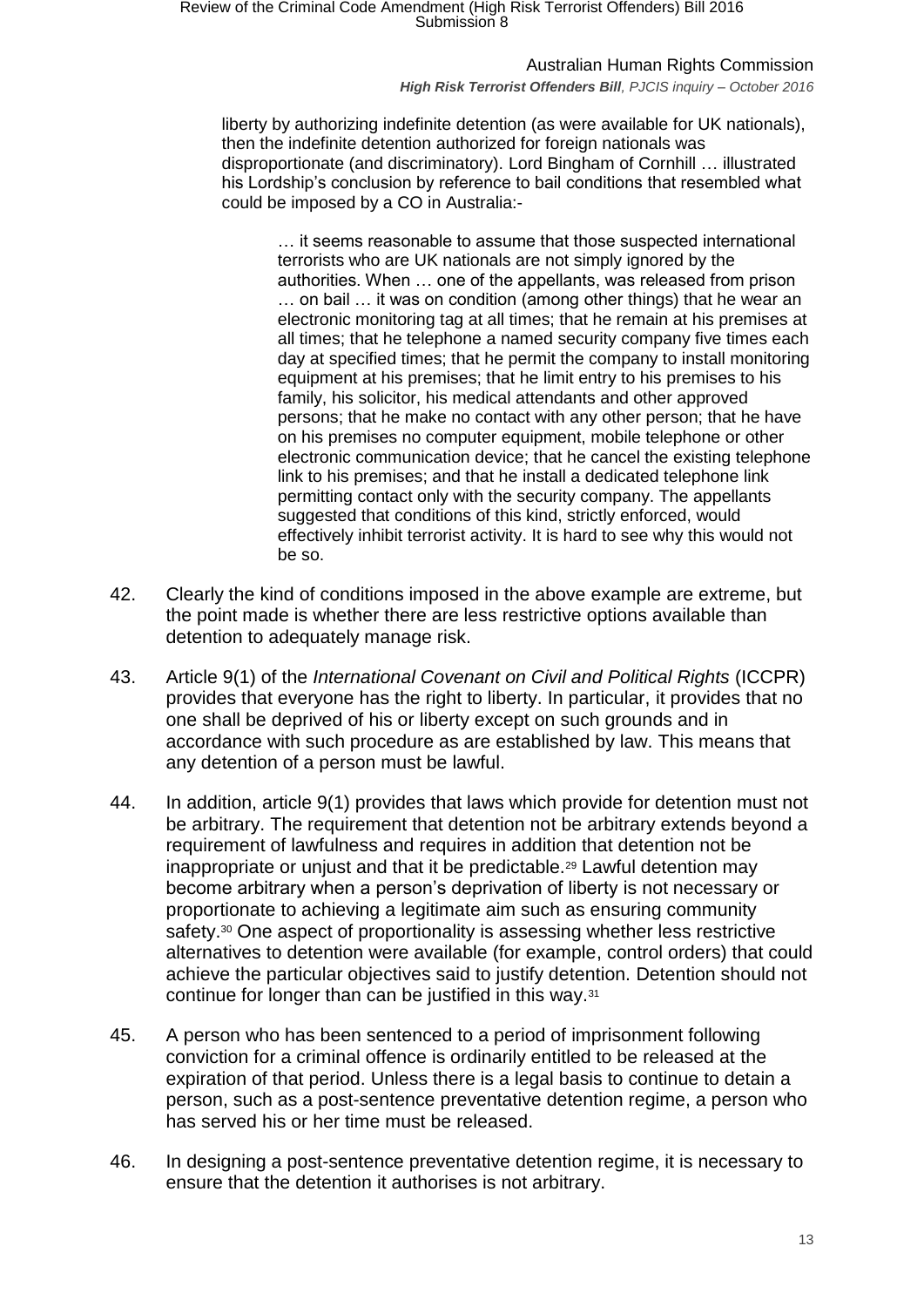*High Risk Terrorist Offenders Bill, PJCIS inquiry – October 2016*

47. Provided that there is sufficient evidence to support it (see the Commission's first recommendation), the Commission considers that a post-sentence preventative detention regime can be a reasonable and necessary response to the potential for risk to be posed by people convicted of terrorism related offences after the expiration of the period of their imprisonment. However, the scope of any such regime should be narrowly confined so that it applies only in the most serious of cases and only to the extent necessary to address an unacceptable risk to the community. The majority of the Commission's comments in this submission are directed to whether the degree to which the right to liberty is infringed by the proposed regime is proportionate to achieving the objective of community safety.

# <span id="page-13-0"></span>**6 Key elements of proposed regime**

- 48. The Commission agrees that many of the elements of the proposed regime have been designed to achieve a post-sentence preventative detention scheme that it not arbitrary and that is reasonable and proportionate to the purpose of ensuring community safety.
- 49. Without dealing with these points in detail, the Commission refers to the following aspects of the regime:
	- a. an application for a continuing detention order may only be made close to the expiration of the sentence of imprisonment (within 6 months of release), meaning that any assessment of future conduct is more likely to be accurate than an assessment made at the commencement of a long term of imprisonment;<sup>32</sup>
	- b. the power to make a continuing detention order or an interim detention order lies with an independent judicial authority (the Supreme Court of a State or Territory), rather than the executive;<sup>33</sup>
	- c. there is a relatively high threshold for making a continuing detention order: the Court must be satisfied to a high degree of probability, on the basis of admissible evidence, that the offender poses an unacceptable risk of committing a serious Part 5.3 (terrorism) offence with a maximum period of imprisonment of seven years or more;<sup>34</sup>
	- d. the Court must be satisfied that there is no other less restrictive measure that would be effective in preventing the unacceptable risk;<sup>35</sup>
	- e. the Attorney-General (being the only person who can apply for an order) bears the onus of satisfying the Court to the requisite standard;<sup>36</sup>
	- f. the period for a continuing detention order must be limited to a period that the Court is satisfied is reasonably necessary to prevent the unacceptable risk, and any single continuing detention order must be no longer than 3 years (noting that a further continuing detention order can be applied for within 6 months of the expiry of a previous continuing detention order); 37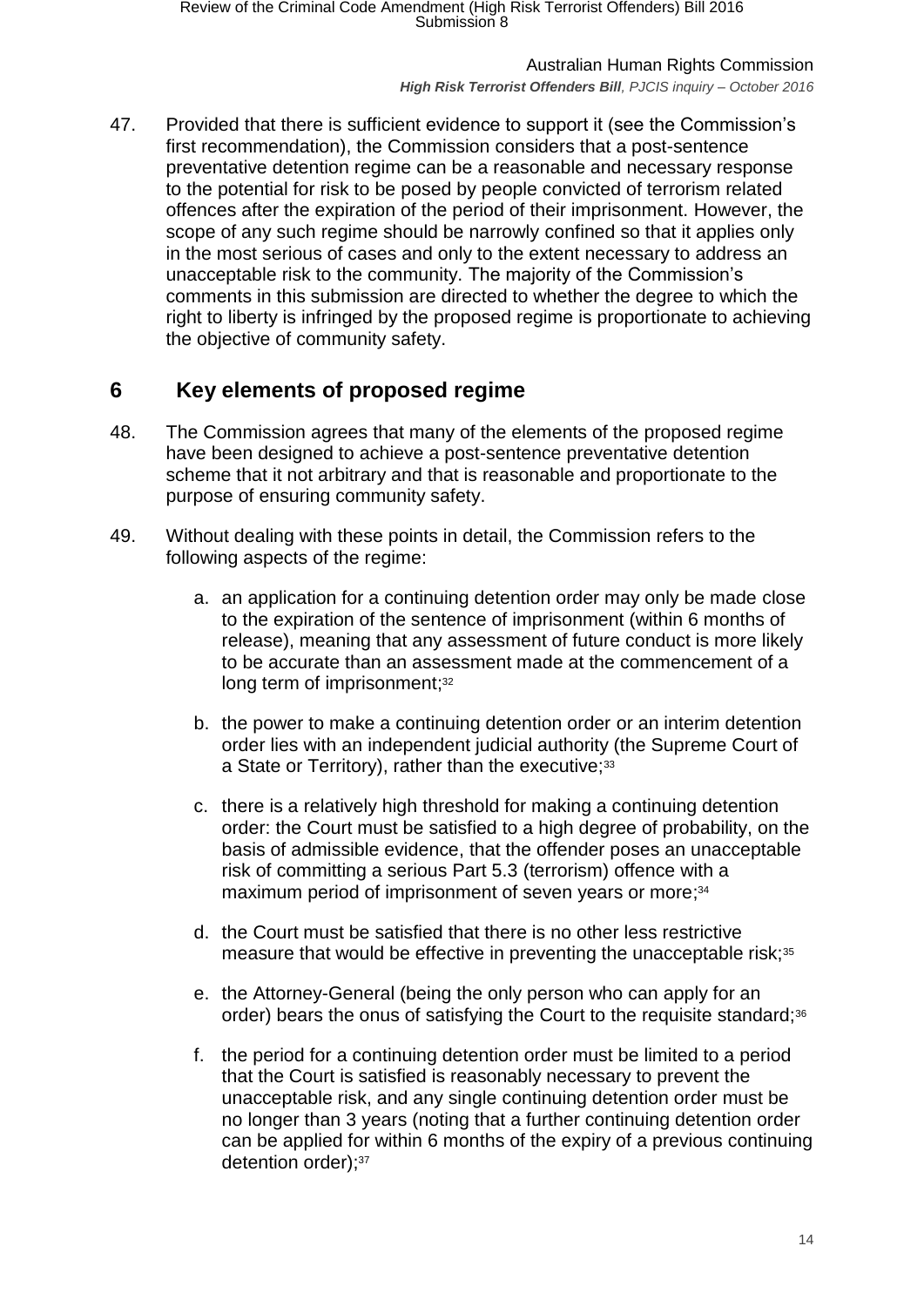Australian Human Rights Commission *High Risk Terrorist Offenders Bill, PJCIS inquiry – October 2016*

- g. the Supreme Court must conduct an annual review of each continuing detention order and may only affirm the order if at the time of the review the Court is satisfied:
	- i. to a high degree of probability, on the basis of admissible evidence, that the offender poses an unacceptable risk of committing a serious Part 5.3 (terrorism) offence with a maximum period of imprisonment of seven years or more; and
	- ii. there is no other less restrictive measure that would be effective in preventing the unacceptable risk;<sup>38</sup>
- h. on review, the Court must vary the continuing detention order to a shorter period if the Court is not satisfied that the period currently specified is reasonably necessary but it is satisfied that a shorter period is reasonably necessary to prevent the unacceptable risk;<sup>39</sup>
- i. on review, the Court must revoke the continuing detention order if it is not satisfied of the matters in paragraphs g.i and g.ii above;<sup>40</sup>
- j. independently of the annual review, the offender may apply for a review at any time and the Court may conduct a review if there are new facts or circumstances that would justify it, or if it would be in the interests of justice to conduct a review; 41
- k. the Court must give reasons for any decision making, affirming, varying or revoking a continuing detention order and provide a copy to the parties,<sup>42</sup> and these decisions can be the subject of an appeal.<sup>43</sup>
- 50. These provisions are designed to limit any period of detention to a period that is reasonable, necessary and proportionate to the risk faced to the community. The Commission notes that there is no limit to the number of continuing detention orders that may be granted, provided the Court has the requisite degree of satisfaction on each occasion (and at each review). If the application of this process resulted in detention that was indefinite, issues of proportionality and reasonable necessity may arise.<sup>44</sup>
- 51. The following sections of this submission deal with a range of other provisions which require further consideration, in particular:
	- a. the scope of the offences to which this regime will apply that is, who may have a continuing detention order imposed on them?
	- b. how the risk of future conduct is to be assessed
	- c. the factors that the Court must have regard to in deciding whether or not to make a continuing detention order
	- d. whether the Court should have the option of imposing less restrictive alternative measures
	- e. the availability of legal aid for people in proceedings for a continuing detention order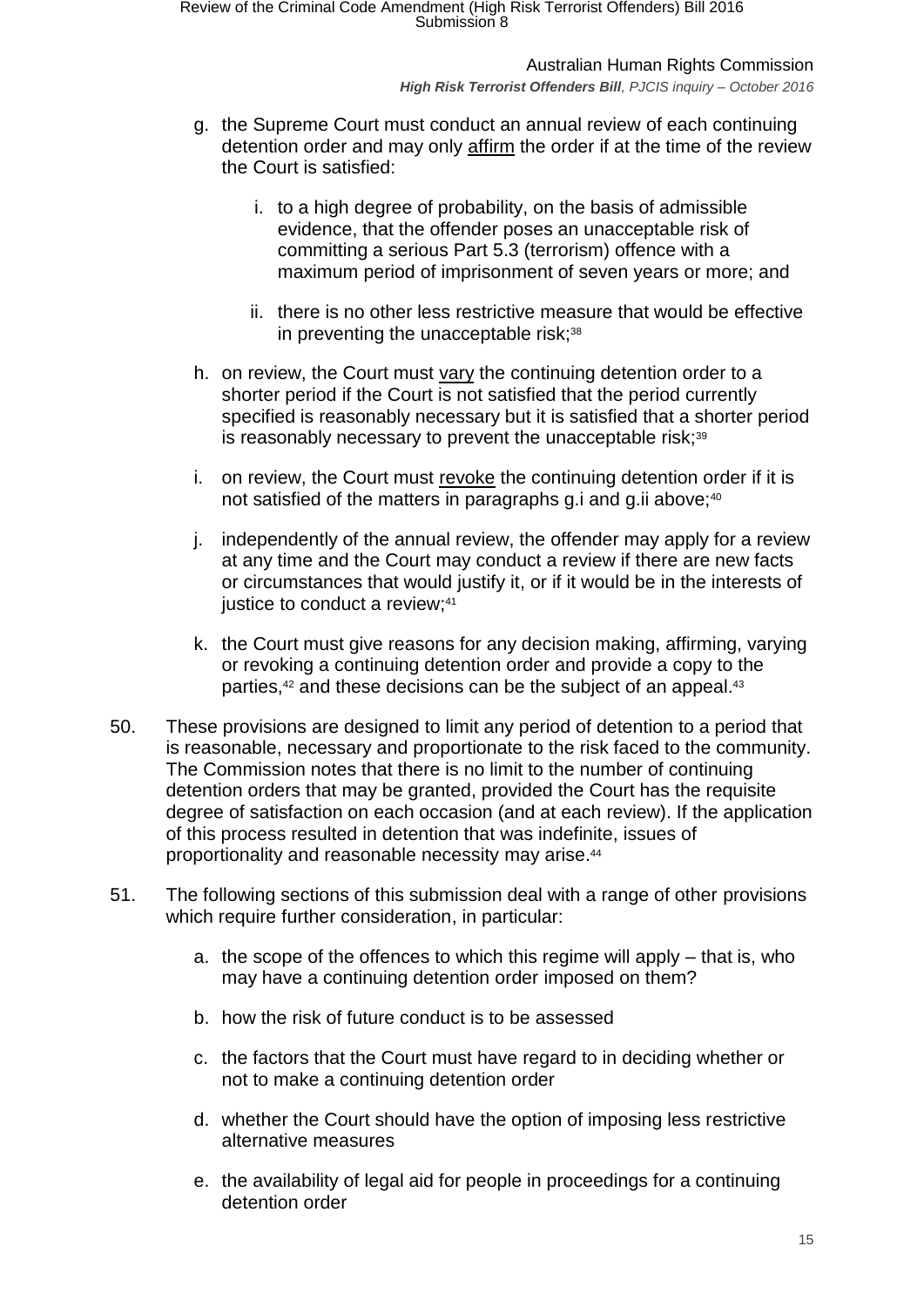Australian Human Rights Commission *High Risk Terrorist Offenders Bill, PJCIS inquiry – October 2016*

- f. the giving of statutory warnings at the time a person is convicted of a terrorist offence
- g. provision for a mandatory statutory review of the proposed regime.

# <span id="page-15-0"></span>**7 Scope of offences to which regime will apply**

- 52. One issue that this Committee should consider is whether the proposed regime set out in the Bill is appropriately targeted to offences where there is a high risk to community safety once a person is released after serving their term of imprisonment.
- 53. The scope of relevant offences is described in proposed s 105A.3. A person must have been convicted of one of the following kinds of offences:
	- a. an offence against Subdivison A of Division 72 (international terrorist activities using explosive or lethal devices)
	- b. an offence against Subdivision B of Division 80 (treason)
	- c. a serious Part 5.3 offence, that is, one for which the maximum penalty is 7 or more years of imprisonment; or
	- d. an offence against Part 5.5 (foreign incursions and recruitment).
- 54. The majority of these offences are very serious offences which include an element of intention to engage in conduct that is a threat to community safety. For these offences, there is a reasonable basis to include them in a postsentence preventative detention regime. However, such a regime is an extraordinary measure. It should be reserved for offences where there is a high risk of future conduct that is a threat to community safety. The Commission has concerns about whether some of the offences against Part 5.5 of the Criminal Code should be included in the regime.
- 55. In particular, the offence in section 119.2 of the Criminal Code relates to entering or remaining in an area of a foreign country declared by the Foreign Affairs Minister as an area that he or she is satisfied is an area where a listed terrorist organisation is engaging in hostile activity. The Commission made submissions to this Committee in October 2014 about this offence when it was first proposed.<sup>45</sup>
- 56. As the Commission noted at the time, the offence does not require any intent to engage in terrorist activity, or any other insurgent or violent activity. There is a list of legitimate purposes for which a person may enter or remain in a declared area in s 119.2(3), but this list is limited. For instance, the list of legitimate purposes does not include visiting friends, transacting business, retrieving personal property or attending to personal or financial affairs. It includes making a news report, but only if the person is 'working in a professional capacity as a journalist'. It does not include undertaking religious pilgrimage.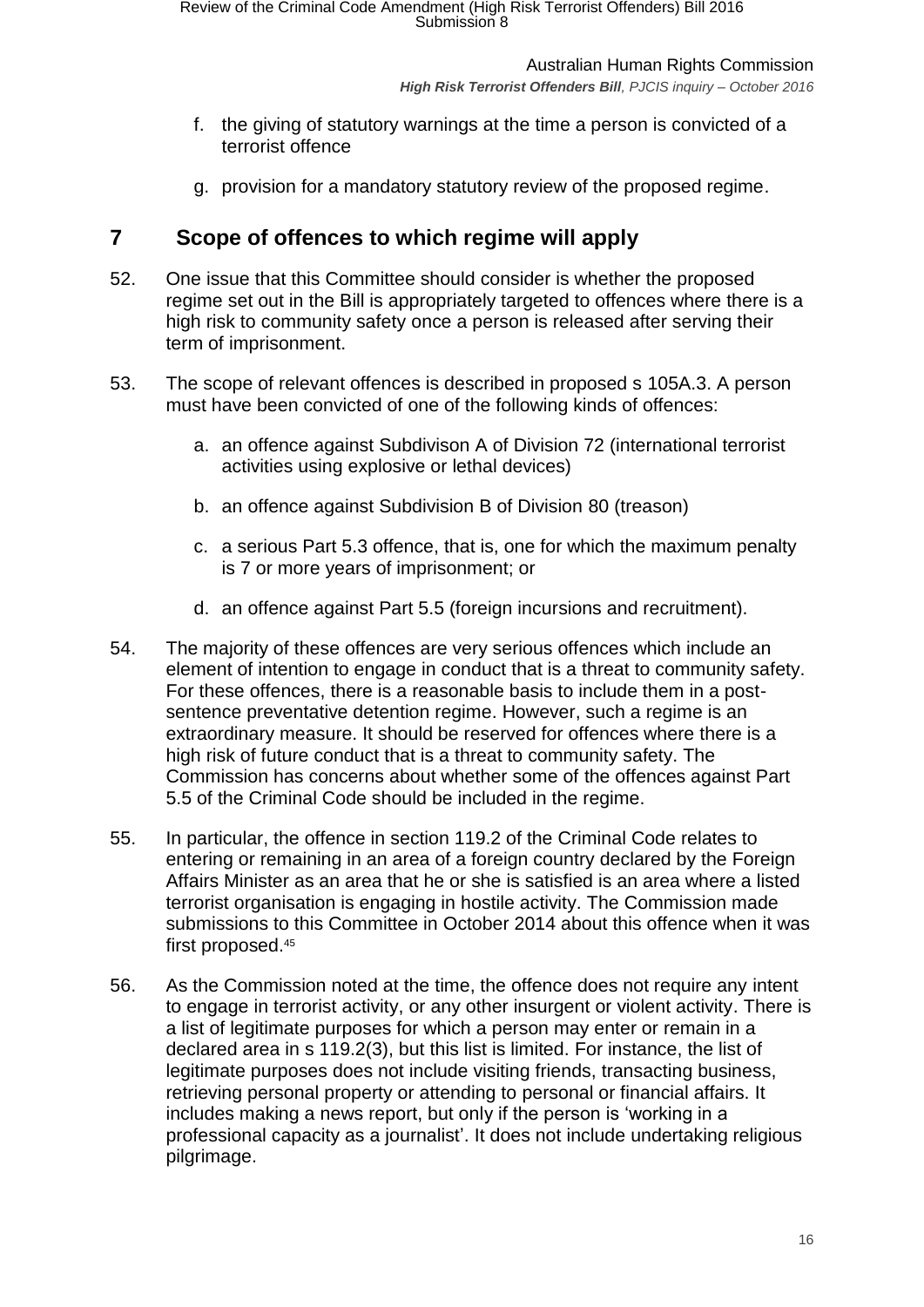*High Risk Terrorist Offenders Bill, PJCIS inquiry – October 2016*

- 57. As a result, there are likely to be many innocent reasons a person might enter or remain in a declared zone that would not bring a person within the scope of the exception in s 119.2(3). Further, in order to come within the exception, a person is required to show they were in the zone *solely* for one or more of the limited specified purposes. So, for instance, if a person travelled to a declared zone to visit their parents (a 'legitimate purpose'), and also to attend a friend's wedding (not a 'legitimate purpose'), they would not be protected by the exception.
- 58. Given the scope and nature of this offence, the Commission considers that there is not a sufficient basis for it to be included in a post-sentence preventative detention regime. Satisfaction of the elements of this offence does not give rise to an inference that a person poses a risk to community safety. In any event, the breadth of this offence provision means that there are many situations in which a convicted person would not pose a relevant risk to community safety.

# **Recommendation 2**

The Commission recommends that the offence in s 119.2 of the *Criminal Code* (Entering, or remaining in, declared areas) be excluded from the scope of the definition of a 'terrorist offender' in proposed s 105A.3(1)(a).

- 59. Some other offences that are included within the scope of s 105A.3(1)(a), which do not require an intention to engage in conduct that threatens community safety, include:
	- a. section 119.7(2): publishing an advertisement or a paid news item where the publisher is reckless as to whether or not the material is for the purpose of recruiting persons to serve in any capacity in or with an armed force in a foreign country (including an armed force of the government of that foreign country)
	- b. section 119.7(3): publishing an advertisement or a paid news item (regardless of any intention), if the material relates to:
		- i. the place at which or the manner in which, persons may make applications to serve, or obtain information relating to service, in any capacity in or with an armed force in a foreign country
		- ii. the manner in which persons may travel to a foreign country for the purpose of serving in any capacity in or with an armed force in a foreign country.
- 60. The Commission recommends that further consideration be given to whether these offences should be included within the scope of proposed s 105A.3(1)(a). If they are to be so included, their inclusion should be justified in the Explanatory Memorandum accompanying the Bill.

### **Recommendation 3**

The Commission recommends that further consideration be given to whether the offences in s 119.7(2) and (3) of the *Criminal Code* (Publishing recruitment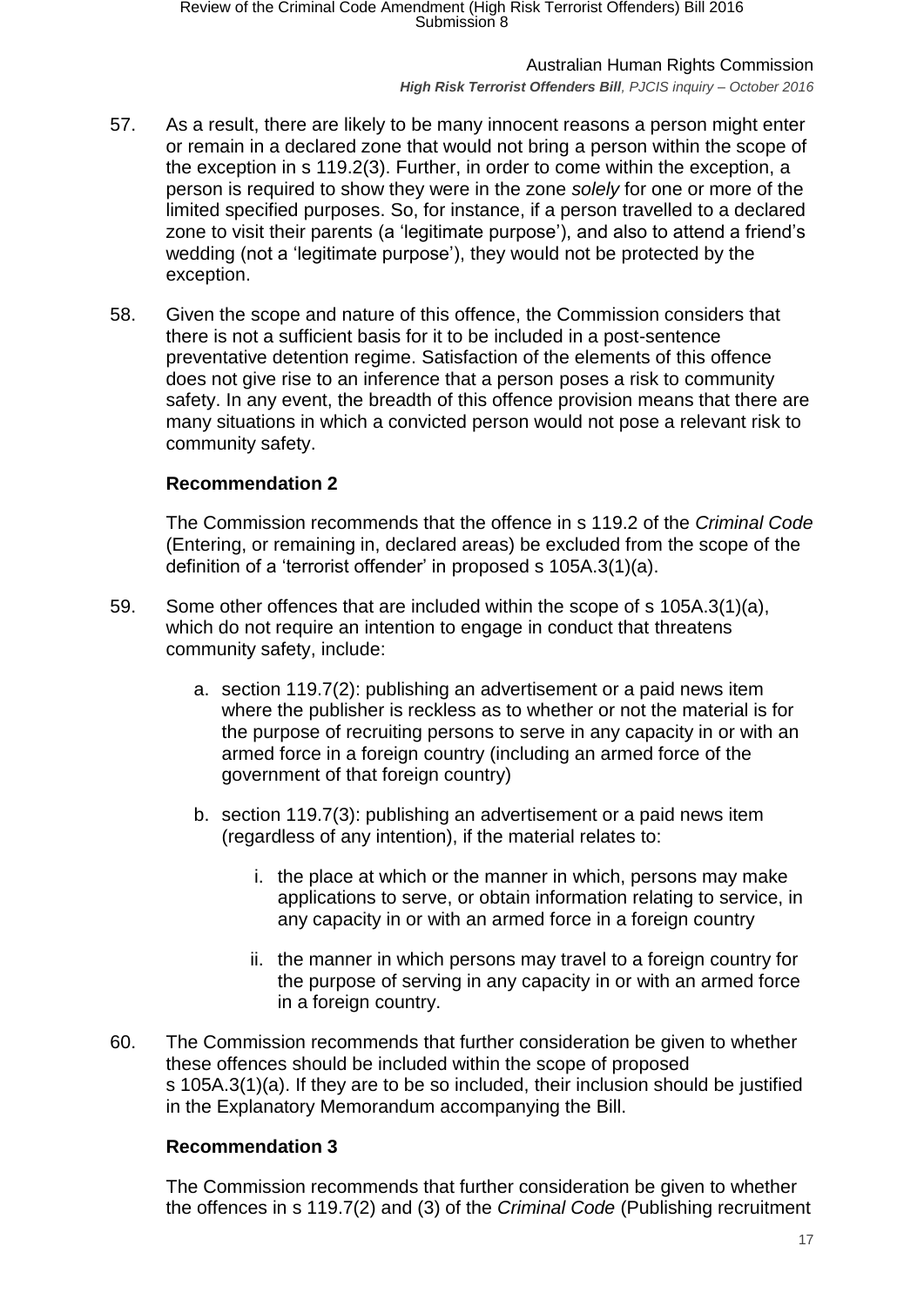advertisements) should be included within the scope of the definition of a 'terrorist offender' in proposed s 105A.3(1)(a). If these offences are to be so included, their inclusion should be appropriately justified in the Explanatory Memorandum accompanying the Bill.

# <span id="page-17-0"></span>**8 Risk assessment**

- 61. For any system of preventative detention to be justifiable, it must be possible to make robust predictions about the likelihood of future risk. This is a difficult thing to do.<sup>46</sup>
- 62. In *Fardon*, Kirby J (in dissent) noted:

Experts in law, psychology and criminology have long recognised the unreliability of prediction of criminal dangerousness. In a recent comment, Professor Kate Warner remarked:

'[A]n obstacle to preventative detention is the difficulty of prediction. Psychiatrists notoriously overpredict. Predictions of dangerousness have been shown to have only a one-third to 50% success rate [Ashworth, *Sentencing and Criminal Justice*, 3rd ed (2000), p 180]. While actuarial predictions have been shown to be better than clinical predictions – an interesting point as psychiatric or clinical predictions are central to continuing detention orders – neither are accurate.'

Judges of this Court have referred to such unreliability. Even with the procedures and criteria adopted, the Act ultimately deprives people such as the appellant of personal liberty, a most fundamental human right, on a prediction of dangerousness, based largely on the opinions of psychiatrists which can only be, at best, an educated or informed 'guess'.<sup>47</sup>

- 63. According to the Victorian Sentencing Advisory Council, research suggests that the predictive accuracy of unguided clinical assessments is typically only slightly above chance. Actuarial risk assessment tools may be able to increase predictive accuracy into the moderate range, but with very broad margins of error.<sup>48</sup> However, actuarial tools typically predict the prevalence of particular conduct within a group of people sharing the same static characteristics. It is therefore problematic in assessing the propensity of an individual within that group offending, or the potential of an individual to respond to management.<sup>49</sup> It appears that best practice currently involves a combination of structured tools and individualised expert clinical assessment but that there are still significant limitations in this approach.<sup>50</sup>
- 64. The Bill proposes to assess risk in the following way. When an application for a continuing detention order is made, the Supreme Court must hold a preliminary hearing to determine whether to appoint one or more 'relevant experts'.<sup>51</sup>
- 65. A 'relevant expert' can be a psychiatrist, a psychologist, any other medical practitioner or any other expert, provided that the person 'is competent to assess the risk of a terrorist offender committing a serious Part 5.3 offence if the offender is released into the community'.<sup>52</sup> No procedures are prescribed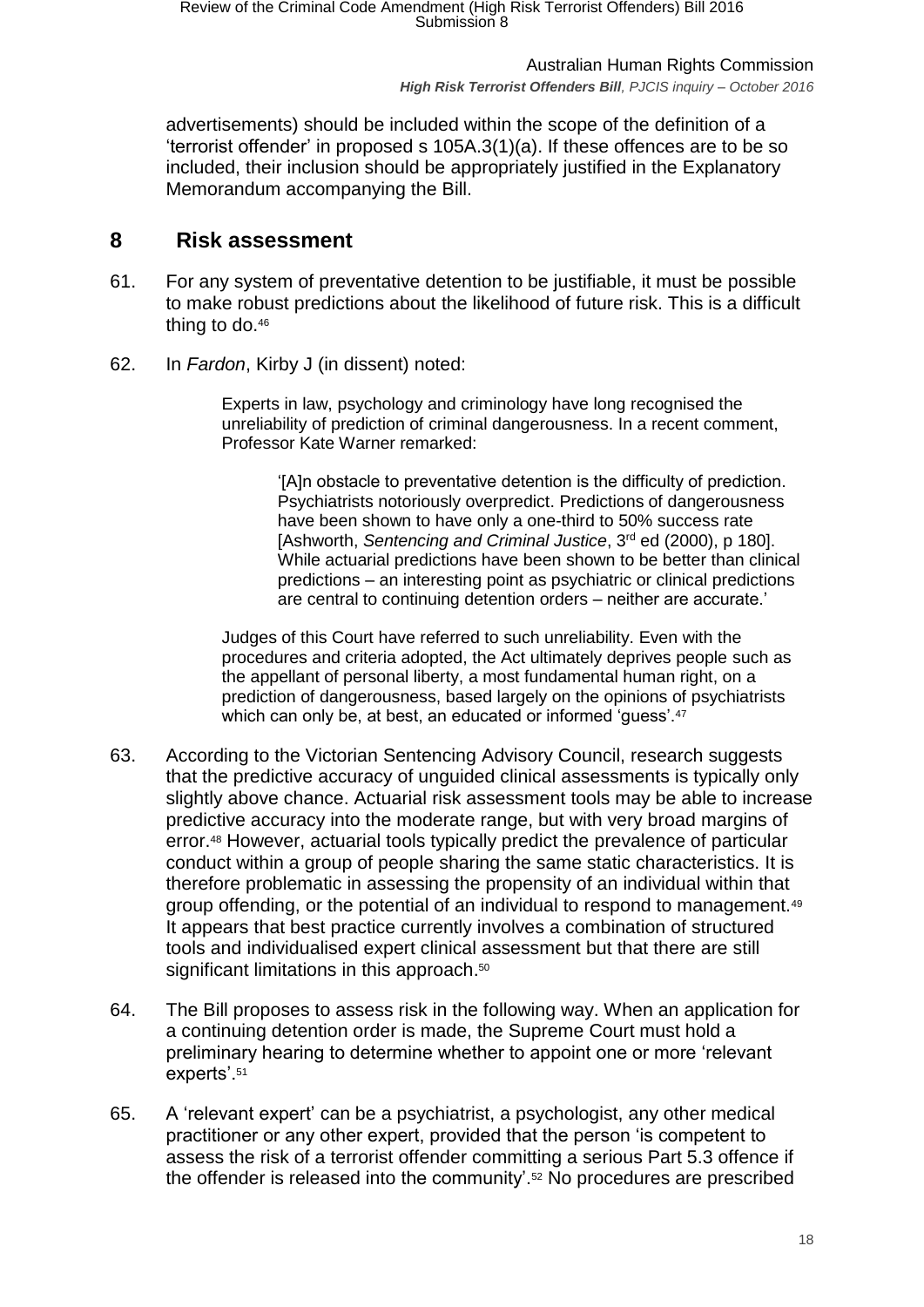#### *High Risk Terrorist Offenders Bill, PJCIS inquiry – October 2016*

to ensure that the expert has the requisite competence. Presumably this will be a matter for the Court to determine on a case-by-case basis.

- 66. At the preliminary hearing, the Court has a discretion to appoint one or more relevant experts if the Court believes that there is a prima facie case for making a continuing detention order.<sup>53</sup> If a relevant expert is appointed, he or she must conduct an assessment of the offender and prepare a report setting out the expert's assessment of the risk of the offender committing a serious Part 5.3 offence (along with a number of other prescribed matters). <sup>54</sup> The Court must have regard to any such report in considering whether or not to make a continuing detention order.<sup>55</sup>
- 67. The matters that an expert report must contain are listed in proposed s 105A.6(7). This list does not require the expert to include in the report any limitations on the expert's assessment of the risk of the offender committing a serious Part 5.3 offence if released into the community. As noted above, the methodologies used to assess risk are limited in their predictive capacity and often contain significant margins of error. The Commission considers that this information should be before the Court when considering what weight to give to an expert's report.

## **Recommendation 4**

The Commission recommends that the list in proposed s 105A.6 – namely, the matters that an expert's report must contain – be amended to include any limitations on the expert's assessment of the risk of the offender committing a serious Part 5.3 offence if the offender is released into the community, as well as the expert's degree of confidence in that assessment.

- 68. The Commission considers that the Bill as currently drafted does little to ensure that relevant experts are appropriately qualified and that their assessments of risk make use of best practice methodology. Too much reliance appears to be placed on the definition of relevant experts as being 'competent' to make the relevant assessment.<sup>56</sup> There are real risks that the incidence of both 'false positives' and 'false negatives' will be significant without some additional structure to provide confidence to the Court that experts are in fact competent to assess risk.
- 69. When this issue was considered by the New South Wales Sentencing Council, it recommended that:<sup>57</sup>
	- a. risk assessment should be undertaken independently of the corrections system in order to avoid any apprehension of bias as a result of the involvement of the executive in the process; and
	- b. in order to be eligible to be appointed as a relevant expert, the expert should be accredited by an independent authority.
- 70. The recommendation for the establishment of an independent authority was modelled on Scotland's Risk Management Authority.<sup>58</sup> The New South Wales Sentencing Council said that establishing an independent risk management body would facilitate best practice in relation to risk-prediction by:<sup>59</sup>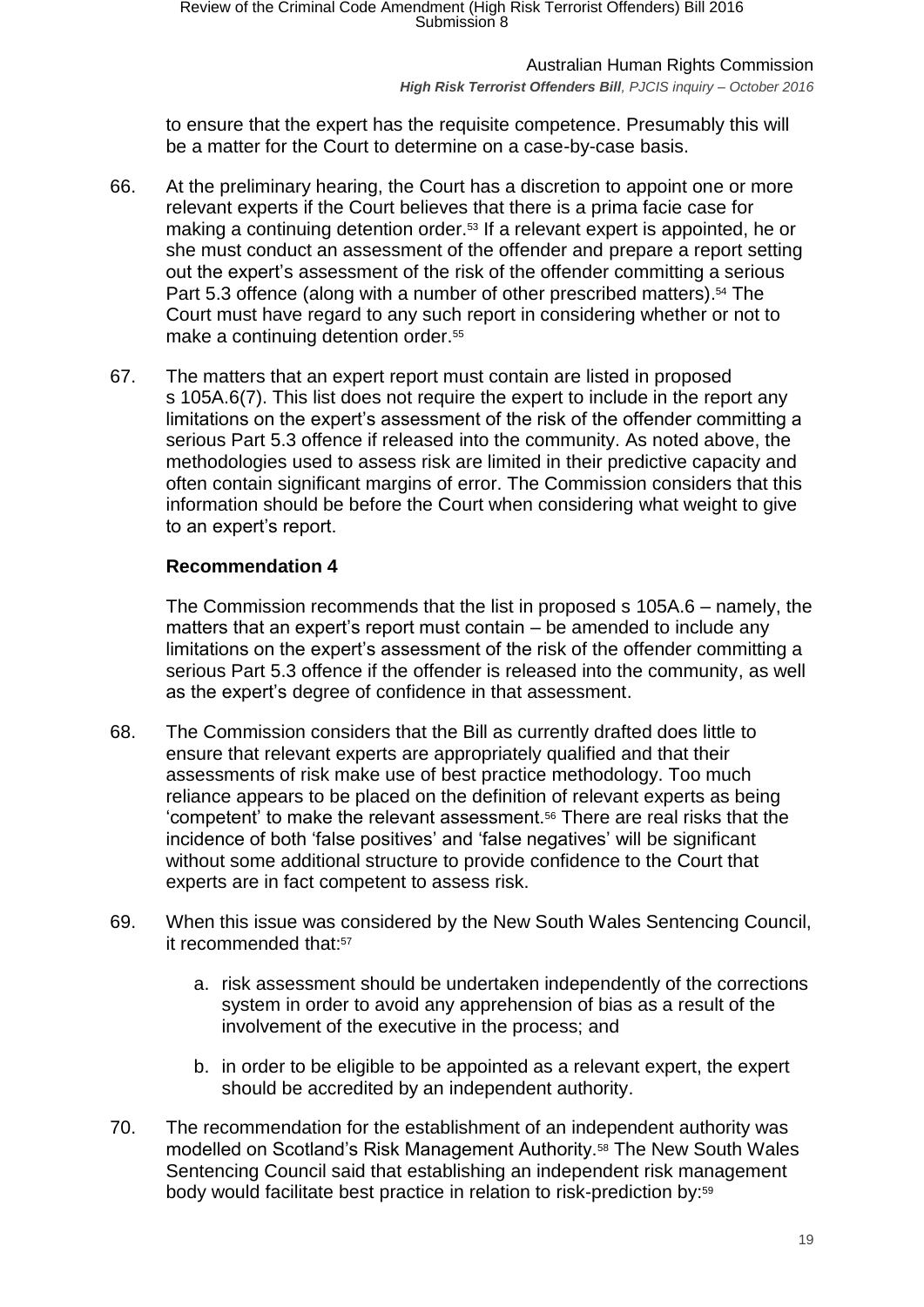Australian Human Rights Commission

*High Risk Terrorist Offenders Bill, PJCIS inquiry – October 2016*

- a. setting out best-practice risk-assessment and risk-management processes and developing guidelines and standards with respect to such processes
- b. validating new risk assessment tools and processes
- c. providing for rigorous procedures by which practitioners become accredited for assessing risk
- d. providing education and training for practitioners
- e. increasing the pool of experts available to give evidence in matters which require risk-prediction
- f. facilitating risk assessment by an independent panel of experts
- g. developing an individual risk-management plan when an offender likely to become subject to post-sentence restraints enters custody.
- 71. The Commission considers that the recommendations made by the New South Wales Sentencing Council should also be adopted in relation to the current Bill in order to improve the process for assessing risk.

#### **Recommendation 5**

The Commission recommends that an independent risk management body be established to:

- (a) accredit people in the assessment of risk for the purpose of becoming 'relevant experts'
- (b) develop best-practice risk-assessment and risk-management processes, guidelines and standards
- (c) validate new risk assessment tools and processes
- (d) undertake and commission research on risk assessment methods; and
- (d) provide education and training for risk assessors.

#### **Recommendation 6**

The Commission recommends that 'relevant experts' be required to be accredited by the independent risk management body in order to be appointed under proposed s 105A.6 of the Bill.

72. The Commission recognises that the establishment of a new risk management body would require the commitment of significant resources by government and that the number of people likely to be subject to the regime set out in the Bill is small. However, given the importance of the objective of protecting community safety underlying the Bill, the extraordinary impingement on the human rights of any person who is the subject of a continuing detention order, and the need for assessments of risk to be as accurate as possible, the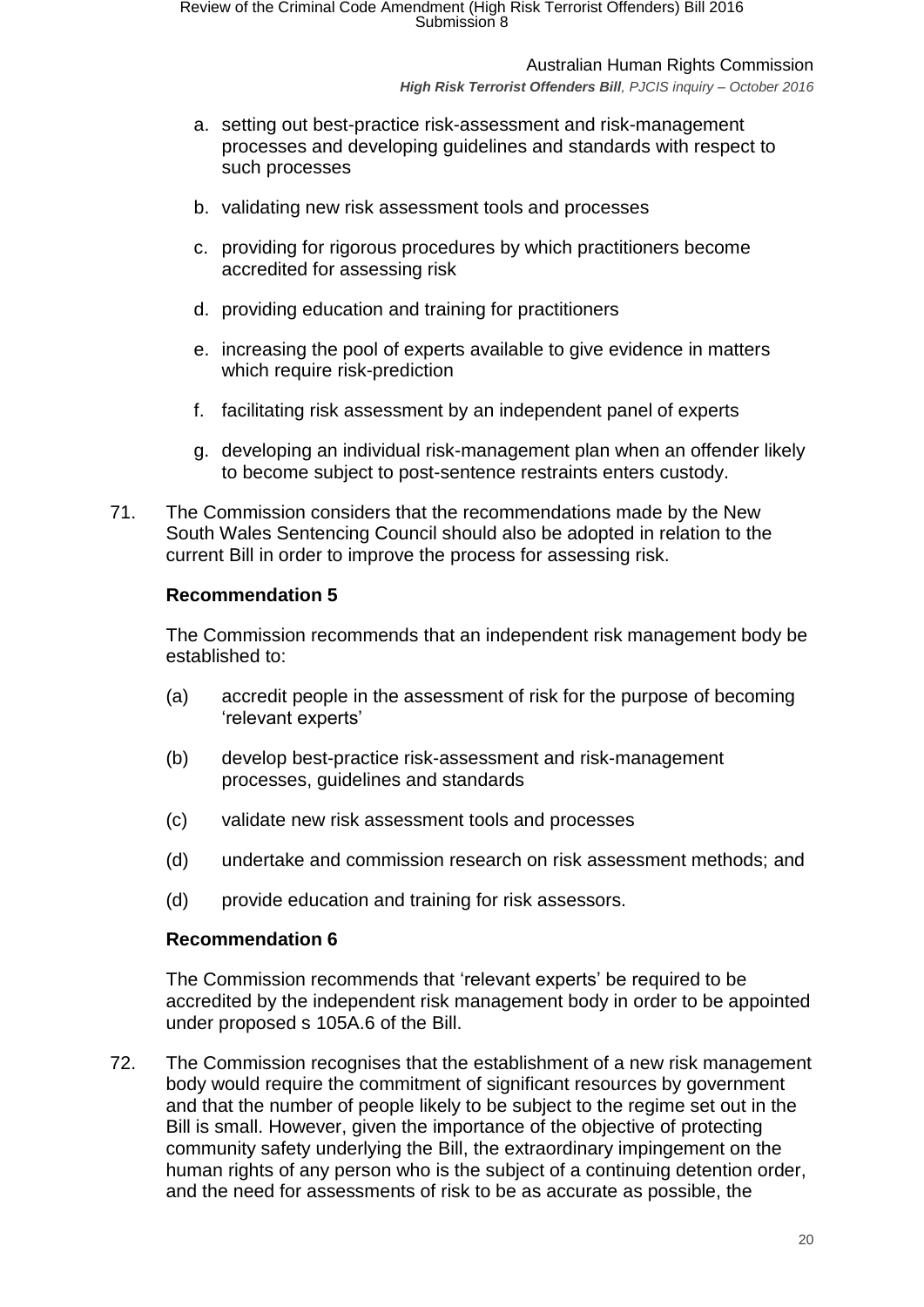Australian Human Rights Commission *High Risk Terrorist Offenders Bill, PJCIS inquiry – October 2016*

Commission considers that the costs associated with a risk management body are justifiable. If such an authority were established, it could also have a role in the decision-making process surrounding control orders under Division 104 of the *Criminal Code*.

73. An alternative to a statutory authority would be the creation of an office of Risk Management Monitor with similar functions. Such a proposal was recommended by the Victorian Sentencing Advisory Council.<sup>60</sup>

### **Recommendation 7**

In the alternative to recommendation 5, the Commission recommends that a new independent Office of Risk Management Monitor be established with equivalent functions to the proposed independent risk management body.

# <span id="page-20-0"></span>**9 Factors to be taken into account**

- 74. Proposed s 105A.8 sets out the factors that the Court must have regard to in deciding whether or not to make a continuing detention order. In summary, these factors are:
	- a. the safety and protection of the community
	- b. any report received from a relevant expert under s 105A.6 and the level of the offender's participation in the assessment by the expert
	- c. the results of any other assessment conducted by a relevant expert
	- d. any report on the extent to which the offender can be reasonably and practicably managed in the community
	- e. the level of participation by the offender in any treatment or rehabilitation programs
	- f. the level of compliance by the offender with parole or other obligations
	- g. the offender's criminal history
	- h. the views of the sentencing court at the time the sentence was imposed
	- i. any other information as to the risk of the offender committing a serious Part 5.3 offence
	- j. any other matter the Court considers relevant.
- 75. The Commission agrees that these factors are appropriate for the Court to take into account. Missing from this list is any factor relating to the impact of the order on the particular circumstances of the offender. For example, when a Court is considering imposing a control order under Division 104 of the Criminal Code, the following assessment must be made:

In determining whether each of the obligations, prohibitions and restrictions to be imposed on the person by the order is reasonably necessary, and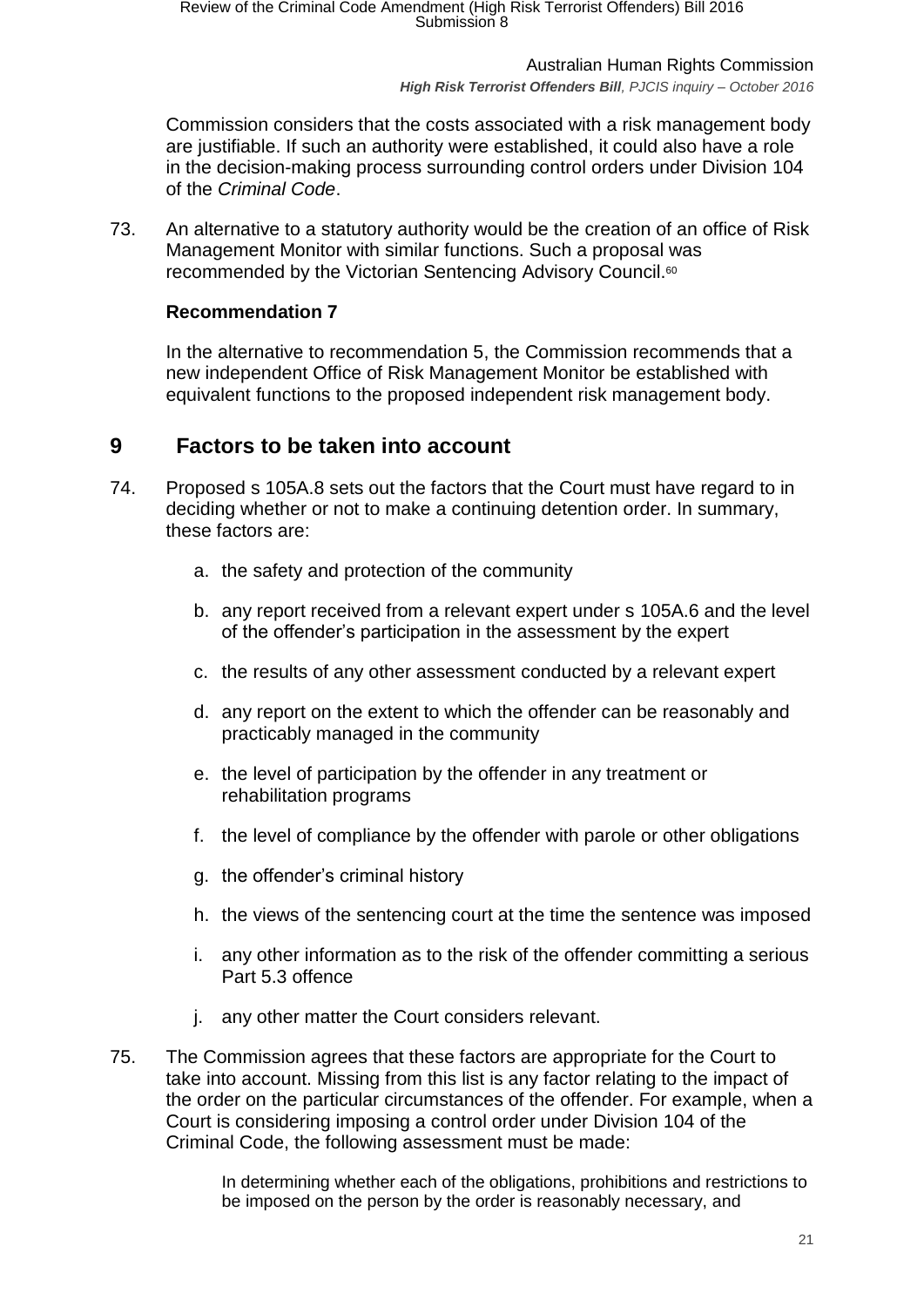#### *High Risk Terrorist Offenders Bill, PJCIS inquiry – October 2016*

reasonably appropriate and adapted, the court must take into account the impact of the obligation, prohibition or restriction on the person's circumstances (including the person's financial and personal circumstances).<sup>61</sup>

- 76. The Commission considers that an equivalent consideration should be included in s 105A.8 in order to reflect the fact that an assessment of 'unacceptable risk' and the necessity for post-sentence preventative detention involves striking an appropriate balance between the need to protect the community and the ordinary, basic right of an offender to be released from prison at the end of his or her sentence.
- 77. The Commission notes that proposed s 105.8 provides a non-exhaustive list of considerations, and so it does not prevent this matter being taken into account. The corollary is that the Court is not prompted to give due weight to this matter, and the Court's failure to consider it altogether would not be considered an error. It should be noted, for example, that there have been differences in the interpretation of the phrase 'unacceptable risk' in the New South Wales legislation.<sup>62</sup> By contrast, if the Bill were amended to require the Court to consider the impact of an order on the particular circumstances of the offender, it would better reflect the balancing process that international human rights law mandates, as well as providing greater practical assistance to the Court in the weighing-up process.
- 78. In *Richardson (No 2)*, <sup>63</sup> Davies J adopted a 'balancing' formulation developed by the Supreme Court of Western Australia in determining whether a risk was 'unacceptable'. This formulation balanced the negative impacts and likelihood of a further serious sexual offence against the serious consequences for the offender 'either because he will be detained beyond the period of his sentence although he has not committed any further offence or he will be subject to an onerous supervision order'.
- 79. Earlier this year, the Court of Appeal of the Supreme Court of New South Wales held that the right of an offender to his or her personal liberty at the expiry of the sentence of imprisonment being served is not a relevant consideration in the determination of whether a person poses an 'unacceptable risk' for the purposes of s 5E(2) of the *Crimes (High Risk Offenders) Act 2006* (NSW). <sup>64</sup> The Court of Appeal held that the approach previously taken by Davies J should not be followed. In reaching this finding, the Court of Appeal noted that the Supreme Court had a discretion about whether or not to make a relevant order and that the interests of the offender could be taken into account in deciding whether or not to exercise that discretion.<sup>65</sup>
- 80. The structure of the NSW Act differs from that in the current Bill. To avoid any risk that the interests of the offender are not taken into account, either adequately or at all, the Commission recommends that they be explicitly provided for in s 105A.8.

### **Recommendation 8**

The Commission recommends that proposed s 105A.8 be amended to require the Court to have regard to the impact of the order on the particular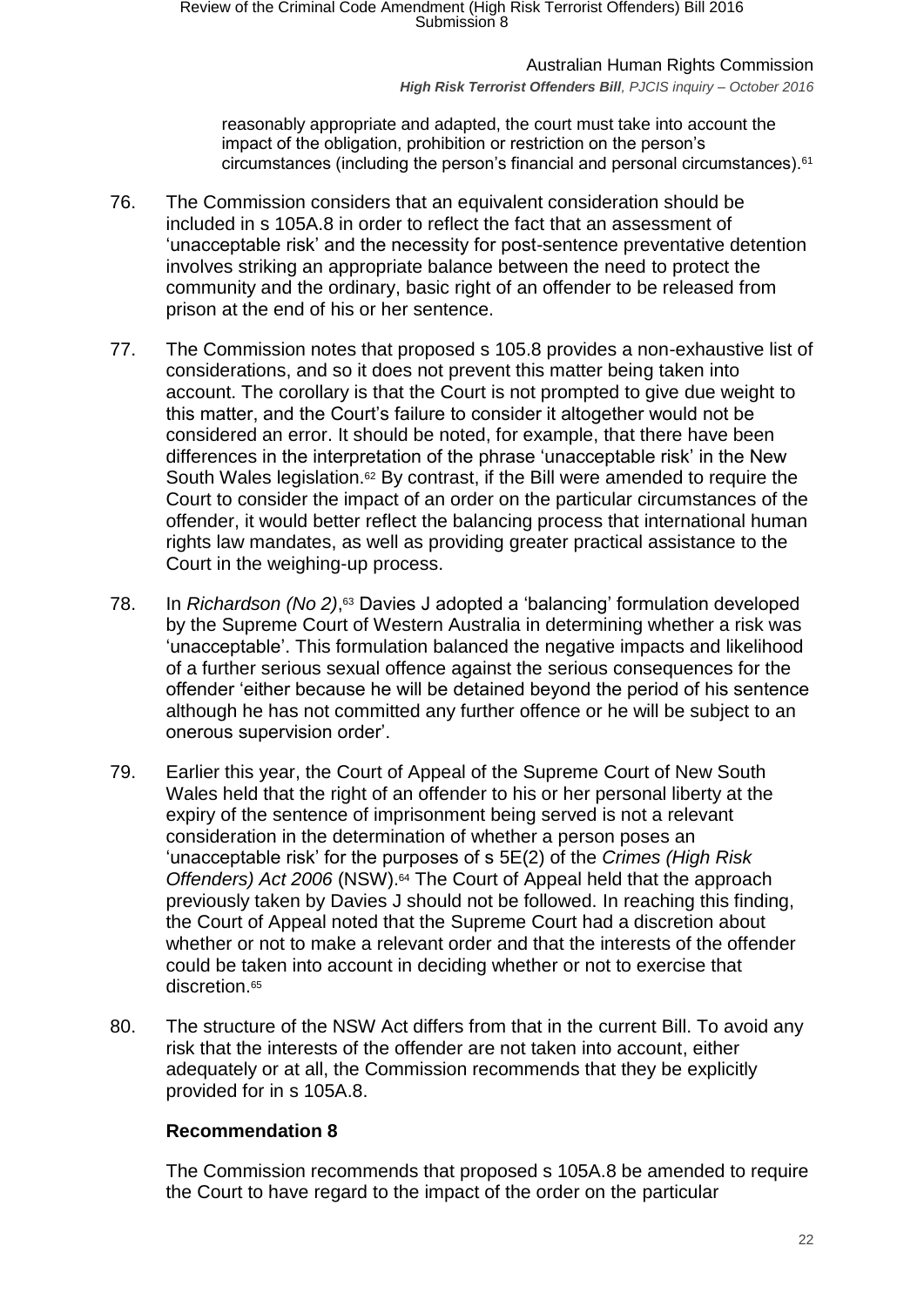circumstances of the offender when the Court is deciding whether it is relevantly satisfied that the offender poses an unacceptable risk of committing a serious Part 5.3 offence if the offender is released into the community.

# <span id="page-22-0"></span>**10 Availability of less restrictive alternatives**

- 81. The Bill grants the Supreme Court discretion to make a continuing detention order if it is satisfied that the offender poses an unacceptable risk and that no other less restrictive measure would be effective in preventing the unacceptable risk. A note at the end of proposed s 105A.7 provides that an example of a less restrictive measure is a control order.
- 82. However, a Court hearing an application for a continuing detention order does not have the discretion to impose a control order if it considers that this would be more appropriate than making a continuing detention order. The Explanatory Memorandum notes that, subject to the Attorney-General's consent, a senior Australian Federal Police member would need to separately request an issuing court make an interim control order pursuant to s 104.3 of the *Criminal Code*. <sup>66</sup> An 'issuing court' is defined by s 100.1(1) of the *Criminal Code* as the Federal Court of Australia, the Family Court of Australia or the Federal Circuit Court of Australia.
- 83. This means that the choice available to the Supreme Court of a State or Territory in considering whether to make a continuing detention order is binary: either to make the order or not make the order. If the Court decides not to make the order because a control order would be more appropriate, a separate application to an issuing court would be necessary for this to occur.
- 84. In this respect, the regime proposed in the Bill is different to that in every other Australian jurisdiction in which post-sentence preventative detention orders are available. In each of those other jurisdictions, the Court has the option of making a supervision order as an alternative to a continuing detention order.<sup>67</sup>
- 85. If the Court hearing an application for a continuing detention order forms the view that a control order would be more appropriate, the safety of the community would be better served by the Court having the power to make that order, rather than making no order at all and relying on a subsequent application for a control order to be made by the AFP.
- 86. The Commission is not aware of whether there were constitutional impediments that meant the powers in the current Bill to make continuing supervision orders were given to the Supreme Courts of the States and Territories. The Commission has also not considered whether there would be constitutional impediments in giving Supreme Courts the power to make control orders, or supervision orders in the nature of control orders. The Commission recommends that further consideration be given to this issue so that the Court considering an application for a continuing detention order also has the power to make orders that would be less restrictive of an offender's liberty if such an order would be appropriate in the circumstances.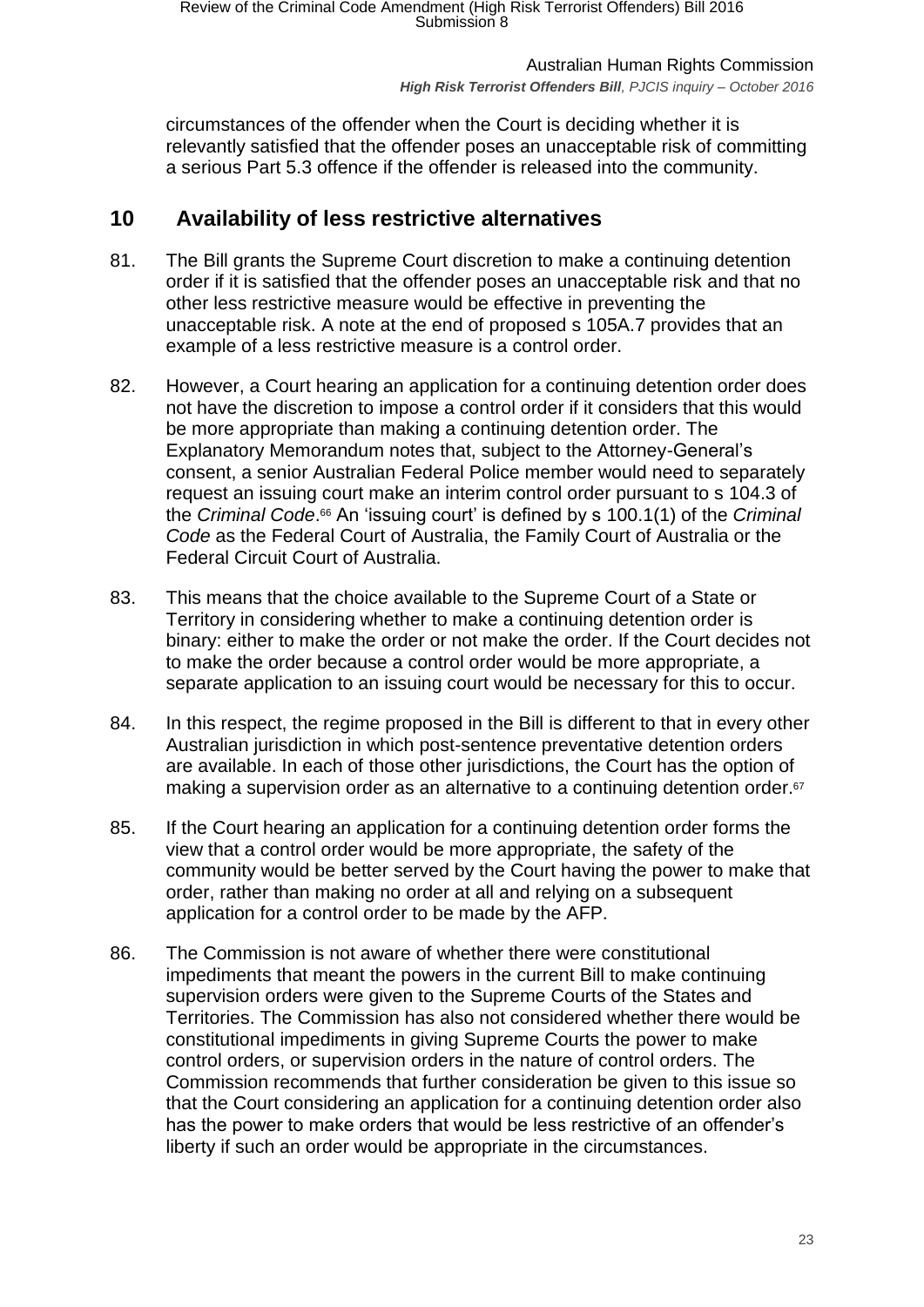# **Recommendation 9**

The Commission recommends that the Committee seek advice from the Attorney-General's Department about whether there are any obstacles to a Court, which is considering an application for a continuing detention order, also being granted the power to make orders that would be less restrictive of an offender's liberty.

# <span id="page-23-0"></span>**11 Nature of proceedings and availability of legal aid**

- 87. The Bill provides that a Supreme Court hearing a 'continuing detention order proceeding' (being any proceeding covered by these amendments) must apply the rules of evidence and procedure for civil matters.<sup>68</sup> The Explanatory Memorandum says that, because the proceedings are civil, the due process protections in articles 14(2) and (3) of the ICCPR do not apply.<sup>69</sup> These due process rights include the right:
	- a. to be presumed innocent until proven guilty
	- b. to be informed promptly of the nature and cause of the charge
	- c. to have adequate time and facilities to prepare a defence and to communicate with a lawyer
	- d. to be tried without undue delay
	- e. to be tried in person and to have the choice of defending the charge personally or using a lawyer
	- f. to have a lawyer assigned without charge if the person does not have the means to pay for a lawyer and the interests of justice so require
	- g. to examine witnesses for the prosecution and to call witnesses in support of the defence case
	- h. to have the free assistance of an interpreter if necessary
	- i. not to be compelled to testify against him or herself or to confess guilt.
- 88. Although these proceedings have been characterised as civil, in practice the distinction between the nature of these proceedings and the nature of criminal proceedings is difficult to maintain. In *Fardon*, Gummow J made the following observation:

In *Chief Executive Offıcer of Customs v Labrador Liquor Wholesale Pty Ltd*, Hayne J, after referring to the unstable nature of a dichotomy between civil and criminal proceedings, went on:

"It seeks to divide the litigious world into only two parts when, in truth, that world is more complex and varied than such a classification acknowledges. There are proceedings with both civil and criminal characteristics: for example, proceedings for a civil penalty under companies and trade practices legislation. The purposes of those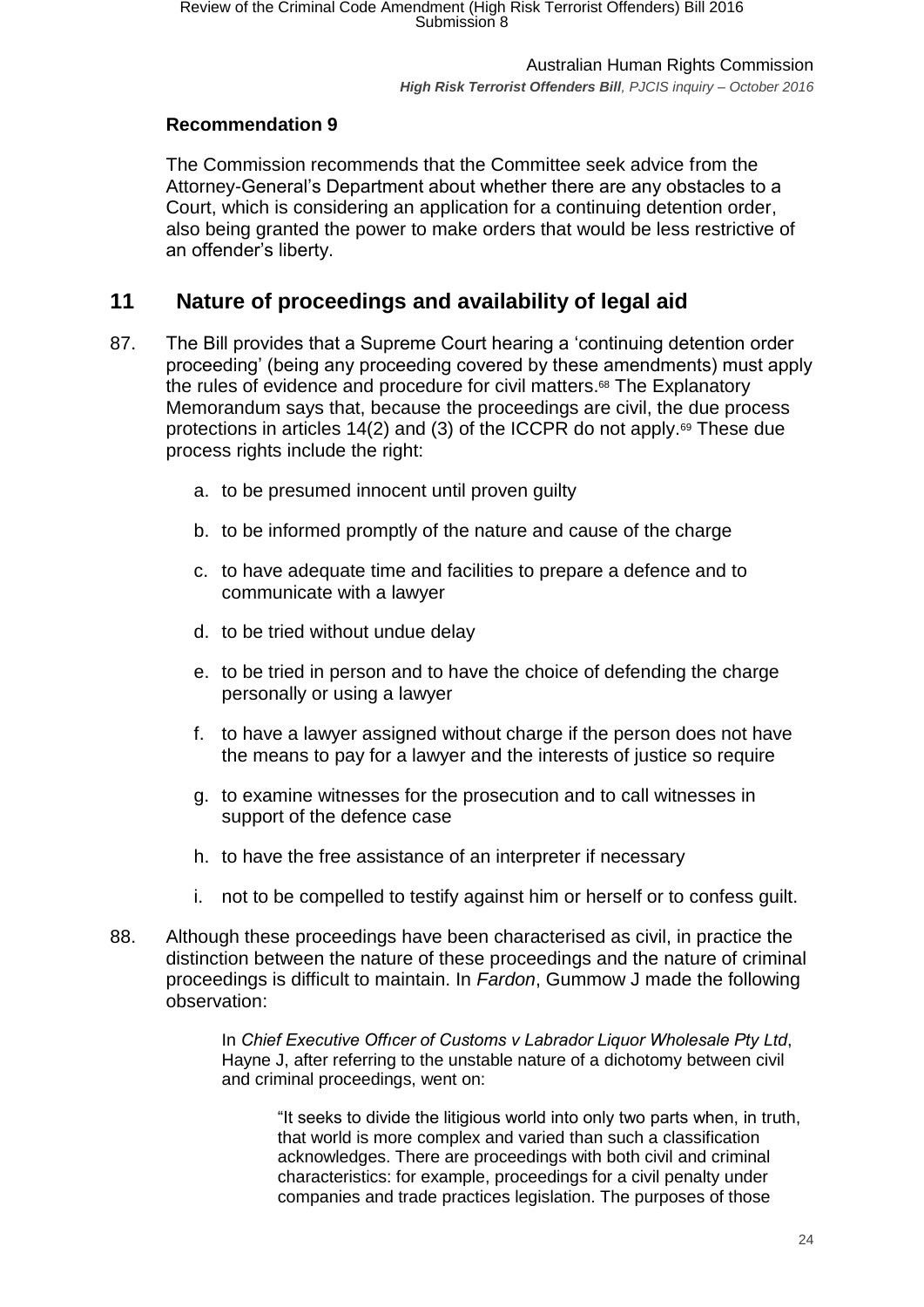Australian Human Rights Commission

*High Risk Terrorist Offenders Bill, PJCIS inquiry – October 2016*

proceedings include purposes of deterrence, and the consequences can be large and punishing."

However, what is involved here is the loss of liberty of the individual by reason of adjudication of a breach of the law. In such a situation, as Kirby J remarked in *Labrador*, that loss of liberty is "ordinarily one of the hallmarks reserved to criminal proceedings conducted in the courts, with the protections and assurances that criminal proceedings provide".<sup>70</sup>

- 89. The Commission notes that in Western Australia, proceedings for a continuing detention order are criminal (although, like other jurisdictions, the standard of proof is still the satisfaction of the Court to a high degree of probability).<sup>71</sup>
- 90. Some commentators have observed that by characterising post-sentence preventative regimes as civil rather than criminal, the state may impose significant restrictions upon an individual's liberty while 'side-stepping' the enhanced procedural and evidentiary safeguards that attach to the criminal justice system.<sup>72</sup>
- 91. Some of the protections of articles 14(3) and (5) (right to appeal against sentence) of the ICCPR are contained in the Bill. For example, offenders have the right:
	- a. to be informed within 2 business days of an application for a continuing detention order and to be given information included in the application;<sup>73</sup>
	- b. to adduce evidence or make submissions to the Court in relation to the application;<sup>74</sup>
	- c. to be provided with reasons for the Court's decision;<sup>75</sup> and
	- d. to appeal against the imposition of a continuing detention order.<sup>76</sup>
- 92. The Commission considers that, given an application for a continuing detention order has the potential to result in a further period of detention, it is appropriate that most, if not all, of the due process protections in article 14(3) apply. In particular, it is vital that offenders are able to access legal representation.
- 93. Australian law has not recognised a right to legal representation in criminal proceedings, but it has recognised the inherent power of the Court to stay criminal proceedings where an accused person does not have legal representation and where legal representation is essential to a fair trial. $\overline{7}$  This is likely to be the case in most cases where an accused is charged with a serious offence. Given that proceedings for a continued detention order have been characterised as civil, it is less clear whether the same principle applies.
- 94. The Commission recommends that steps be taken to clarify the availability of legal representation for offenders in relation to applications for continuing detention orders and the power of the Court to stay proceedings if an offender, through no fault of his or her own, is unable to obtain legal representation and where legal representation is essential for the proceeding to be fair.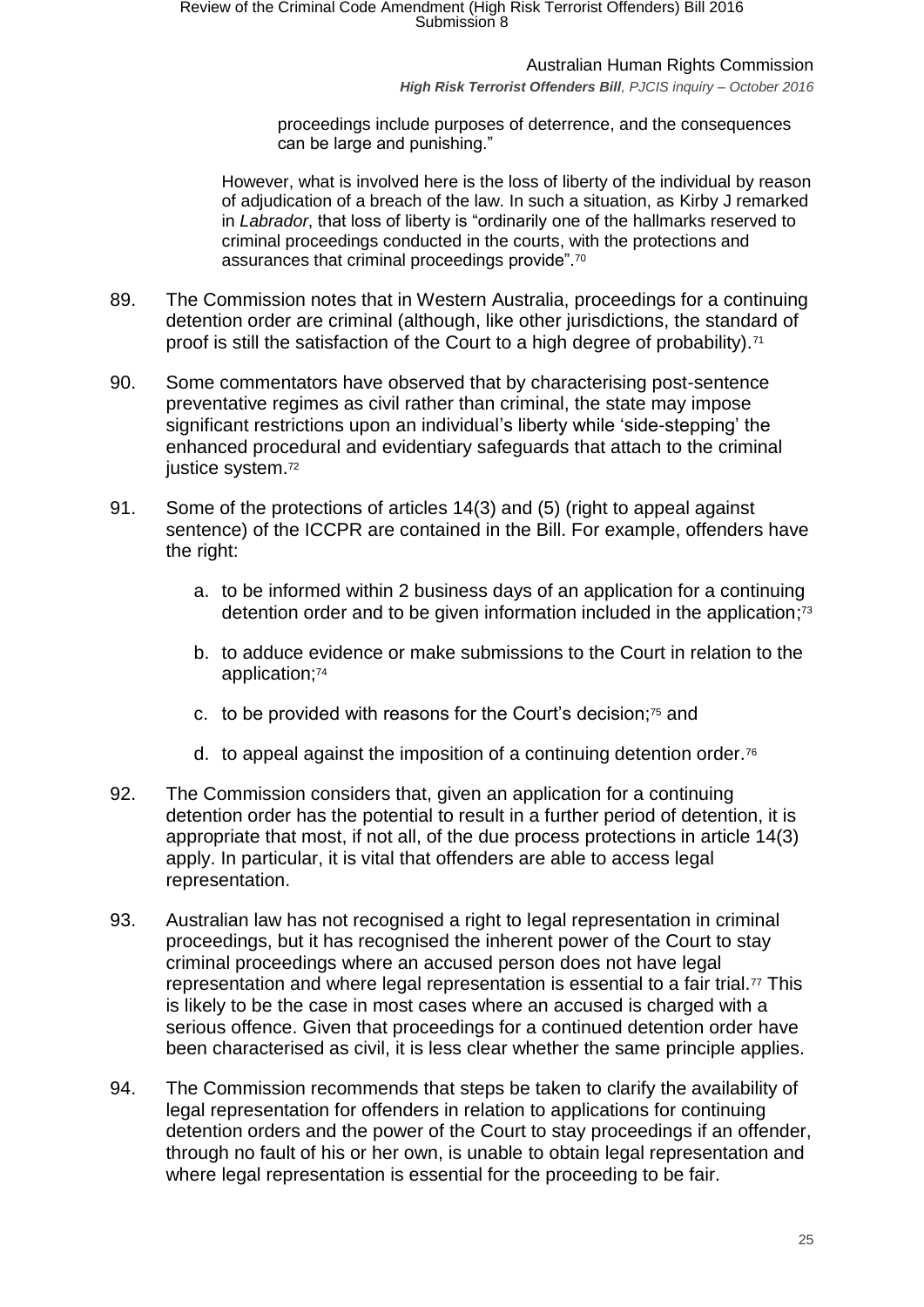# **Recommendation 10**

The Commission recommends that the Committee seek advice from the Attorney-General's Department about whether legal aid will be available for offenders against whom applications for continuing detention orders are made.

## **Recommendation 11**

The Commission recommends that the Bill be amended to clarify that the Court has the power to stay proceedings for a continuing detention order if an offender, through no fault of his or her own, is unable to obtain legal representation and where legal representation is essential for the proceeding to be fair.

# <span id="page-25-0"></span>**12 Other issues**

95. The Commission considers that there are two additional aspects of the New South Wales legislation that should be incorporated into the Bill.

# <span id="page-25-1"></span>*12.1 Statutory warnings*

- 96. The first relates to warnings given to people who are convicted of offences that come within the scope of the Bill. Section 25C of the *Crimes (High Risk Offenders) Act 2006* (NSW) provides:
	- (1) A court that sentences a person for a serious violence offence is to cause the person to be advised of the existence of this Act and of its application to the offence.
	- (2) A failure by a court to comply with this section does not affect the validity of a sentence or prevent the making of an order against a person under this Act.
- 97. In the second reading speech for the Bill that introduced s 25C, the New South Wales Attorney-General and Minister for Justice provided the following rationale for the inclusion of the requirement to give a warning:

Offenders who meet the definition of a violent offender under the Act will be on notice from the earliest possible opportunity that an order may be sought against them at the end of their sentence, if they pose a high risk of serious violent reoffending. Offenders therefore will know that there may be implications for refusing to participate in programs that address their offending behaviour. This is in keeping with the principal Act's objective of encouraging high-risk offenders to undertake rehabilitation. ... the opportunities given to and taken by an offender to participate in rehabilitation programs will be relevant to the Supreme Court in determining an application for an extended supervision or continuing detention order.<sup>78</sup>

98. Rehabilitation is an objective central to the Australian criminal justice system. It is also an objective both of the initial sentencing of 'terrorist offenders' and the making of continuing detention orders. This is apparent from the terms of the current Bill. As to the initial sentence, one of the factors that the Court must have regard to in deciding whether to make a continuing detention order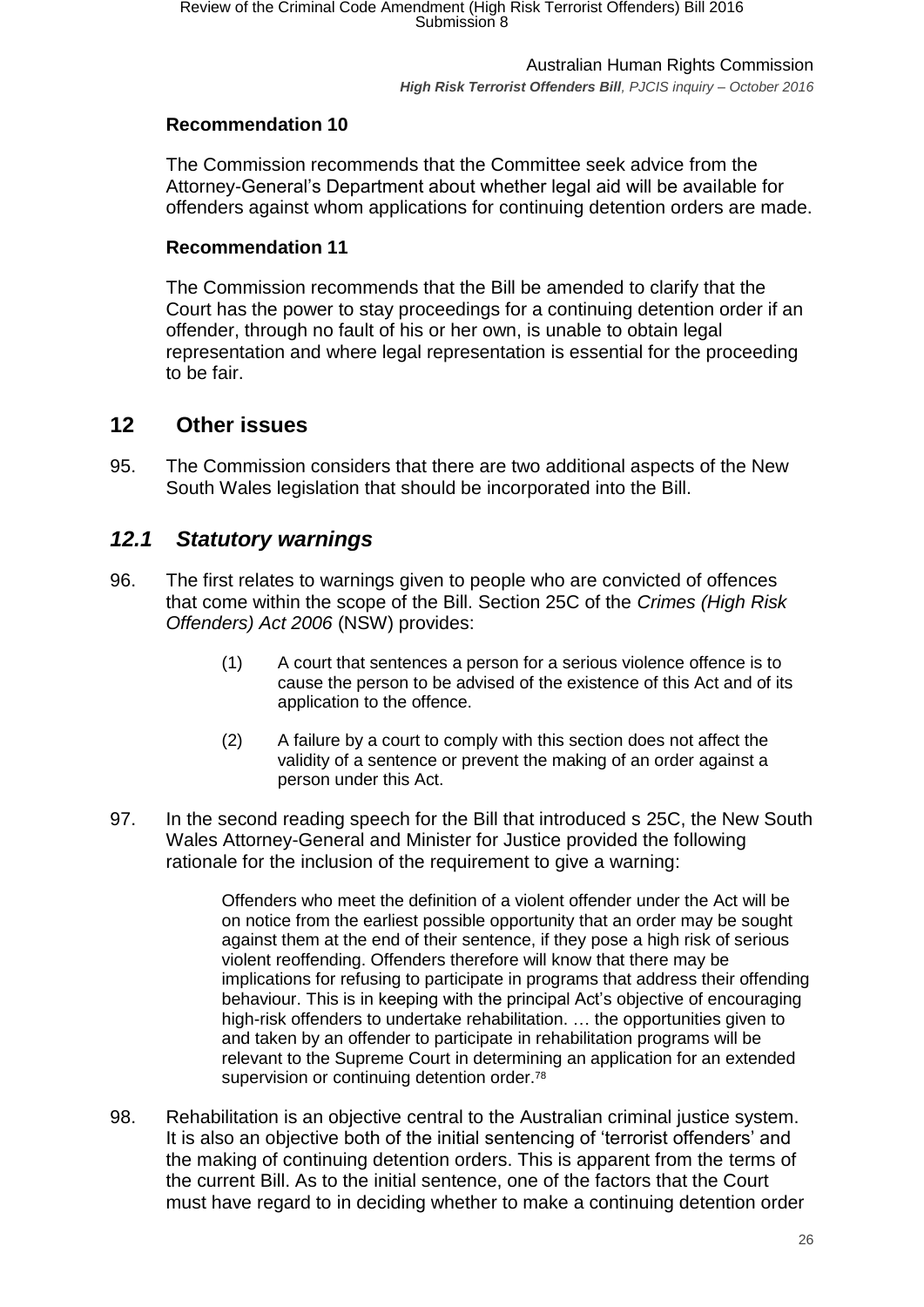*High Risk Terrorist Offenders Bill, PJCIS inquiry – October 2016*

is the level of the offender's participation in any rehabilitation programs.<sup>79</sup> Further, people who are detained under a continuing detention order must not be accommodated or detained in the same area or unit of the prison as persons who are in prison for the purpose of serving sentences of imprisonment.<sup>80</sup> This is appropriate, given the requirements of article 10(2) of the ICCPR. One exception to this is where 'it is reasonably necessary for the purposes of rehabilitation'.

99. Given the clear goals of rehabilitation, the Commission considers that it would be appropriate for the Bill to provide for a warning along similar lines to that in s 25C of the *Crimes (High Risk Offenders) Act 2006* (NSW).

# **Recommendation 12**

The Commission recommends that the Bill include a provision requiring a court sentencing a person in relation to an offence to which the Bill applies to warn the person about the operation of the continuing detention order regime.

# <span id="page-26-0"></span>*12.2 Statutory review of amendments*

- 100. The second aspect relates to a statutory review of the provisions contained in the Bill. Section 32 of the *Crimes (High Risk Offenders) Act 2006* (NSW) provides for a statutory review of the extension of that Act to serious violent offenders after three years. The review is to determine whether the policy objectives of the amendments remain valid and whether the terms of the Act, as amended, remain appropriate for securing those objectives.
- 101. Similar statutory reviews or sunset provisions have been included in other national security legislation passed by the Commonwealth Parliament.<sup>81</sup>

# **Recommendation 13**

 $\overline{a}$ 

The Commission recommends that the Bill include provision for a statutory review of its provisions after three years.

<sup>1</sup> For example, the right to life (article 6 of the ICCPR) and the rights to bodily integrity (an aspect of article 7 of the ICCPR) and security of person (article 9(1) of the ICCPR).

<sup>2</sup> United Nations Security Council, *Resolution 1373* (2001), UN Doc S/RES/1373 (2001), paras 2(b) and (e).

<sup>3</sup> Australian Human Rights Commission, *A Human Rights Guide to Australia's Counter-Terrorism Laws* (2008). At [http://www.humanrights.gov.au/human-rights-guide-australias-counter-terrorism](http://www.humanrights.gov.au/human-rights-guide-australias-counter-terrorism-laws#fnB8)[laws#fnB8](http://www.humanrights.gov.au/human-rights-guide-australias-counter-terrorism-laws#fnB8) (viewed 12 October 2016).

<sup>4</sup> United Nations General Assembly, *Resolution 60/288 The United Nations Global Counter-Terrorism Strategy*, UN Doc A/RES/60/288 (2006), p 9.

<sup>5</sup> Council of Australian Governments, *COAG Communique*, 15 December 2015, p 3. At <https://www.coag.gov.au/node/529#4> (viewed 12 October 2016).

<sup>6</sup> Council of Australian Governments, *COAG Communique*, 1 April 2016, pp 3-4. At <https://www.coag.gov.au/node/537#7> (viewed 12 October 2016).

<sup>&</sup>lt;sup>7</sup> Senator the Hon George Brandis QC, Commonwealth Attorney-General, 'Meeting of Attorneys-General on post sentence preventative detention', Communique, 5 August 2016. At [https://www.attorneygeneral.gov.au/Mediareleases/Pages/2016/ThirdQuarter/Communique-](https://www.attorneygeneral.gov.au/Mediareleases/Pages/2016/ThirdQuarter/Communique-Meeting-of-Attorneys-General-on-post-sentence-preventative-detention.aspx)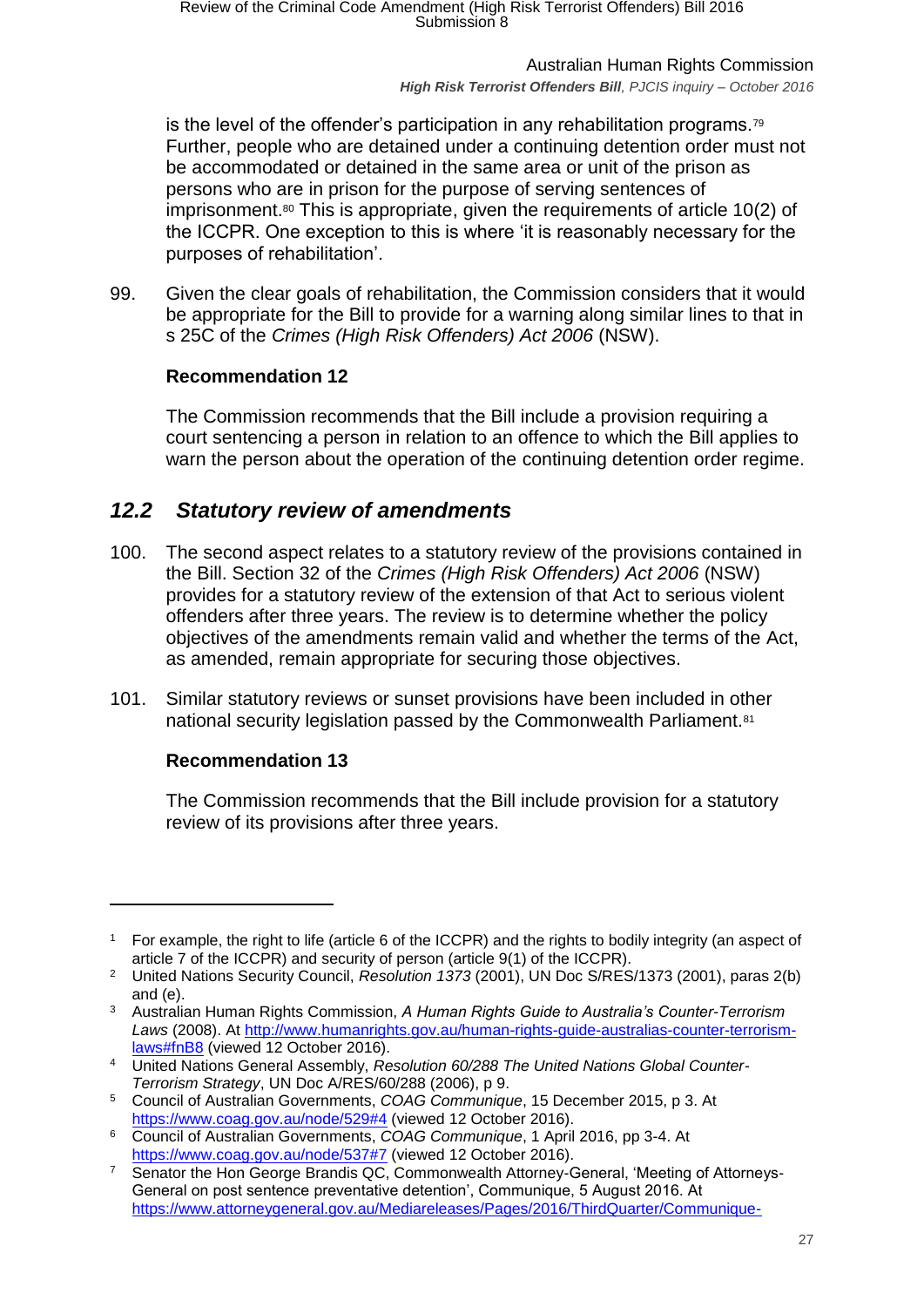*High Risk Terrorist Offenders Bill, PJCIS inquiry – October 2016*

[Meeting-of-Attorneys-General-on-post-sentence-preventative-detention.aspx](https://www.attorneygeneral.gov.au/Mediareleases/Pages/2016/ThirdQuarter/Communique-Meeting-of-Attorneys-General-on-post-sentence-preventative-detention.aspx) (viewed 12 October 2016).

<sup>8</sup> *Crimes (High Risk Offenders) Act 2006* (NSW) and *Criminal Law (High Risk Offenders) Act 2015* (SA).

 $\overline{a}$ 

- <sup>9</sup> *Dangerous Prisoners (Sexual Offenders) Act 2003* (Qld); *Serious Sex Offenders (Detention and Supervision) Act 2009* (Vic); *Dangerous Sexual Offenders Act 2006* (WA); *Serious Sex Offenders Act* (NT).
- <sup>10</sup> Justices Gummow and Kirby JJ considered that the Commonwealth Parliament could not validly confer on a Ch III court the functions under s 13 of the *Dangerous Prisoners (Sexual Offenders) Act 2003* (Qld) (at 608-614 [68]-[89] and 631 [145]); the reasons of Gleeson CJ, Callinan and Hayne JJ suggest that such functions could have been conferred on a Ch III court (at 592 [19] and 653-654 [214]-[217]); Hayne J reserved his opinion on this issue (at 647 [196]); McHugh J did not directly address the issue; on the one hand his Honour noted that the Supreme Court was exercising judicial power and that the Act was not designed to punish the prisoner (at 597 [34]), on the other hand his Honour noted that State legislation may alter the burden of proof and the rules of evidence and procedure in civil and criminal courts in ways that are repugnant to the traditional judicial process, and which would not be permitted at the federal level as a result of Ch III (at 601 [41], which appeared to be a response to problems with the Act identified by Kirby J at [147]-[186]).
- <sup>11</sup> United Nations Human Rights Committee, *Fardon v Australia*, Communication No. 1629/2007; UN Doc CCPR/C/98/D/1629/2007 (10 May 2010), at<http://juris.ohchr.org/Search/Details/1574> (viewed 12 October 2016); *Tillman v Australia*, Communication No. 1635/2007, UN Doc CCPR/C/98/D/1635/2007 (10 May 2010), at<http://juris.ohchr.org/Search/Details/1576> (viewed 12 October 2016).
- <sup>12</sup> United Nations Human Rights Committee, *Fardon v Australia*, Communication No. 1629/2007; UN Doc CCPR/C/98/D/1629/2007 (10 May 2010), para 7.4.
- <sup>13</sup> United Nations Human Rights Committee, *Fardon v Australia*, Communication No. 1629/2007; UN Doc CCPR/C/98/D/1629/2007 (10 May 2010), para 7.4(4).
- <sup>14</sup> United Nations Human Rights Committee, *Rameka v New Zealand*, Communication No. 1090/2002, UN Doc CCPR/C/79/D/1090/2002 (15 December 2003) at <http://juris.ohchr.org/Search/Details/1090> (viewed 12 October 2016); *Manuel v New Zealand*, Communication No. 1385/2005, UN Doc CCPR/C/91/D/1385/2005 (14 November 2007), at <http://juris.ohchr.org/Search/Details/1379> (viewed 12 October 2016); *Dean v New Zealand*, Communication No. 1512/2006, UN Doc CCPR/C/95/D/1512/2006 (29 March 2009), at <http://juris.ohchr.org/Search/Details/1510> (viewed 12 October 2016).
- <sup>15</sup> United Nations Human Rights Committee, *Rameka v New Zealand*, Communication No. 1090/2002, UN Doc CCPR/C/79/D/1090/2002 (15 December 2003), para 7.3.
- <sup>16</sup> United Nations Human Rights Committee, *General Comment No. 35: Article 9 (Liberty and security of person)*, UN Doc CCPR/C/GC/35 (16 December 2014), para 21. At [http://tbinternet.ohchr.org/\\_layouts/treatybodyexternal/Download.aspx?symbolno=CCPR%2fC%2f](http://tbinternet.ohchr.org/_layouts/treatybodyexternal/Download.aspx?symbolno=CCPR%2fC%2fGC%2f35&Lang=en) [GC%2f35&Lang=en](http://tbinternet.ohchr.org/_layouts/treatybodyexternal/Download.aspx?symbolno=CCPR%2fC%2fGC%2f35&Lang=en) (viewed 12 October 2016).
- <sup>17</sup> United Nations Human Rights Committee, *Concluding observations on the sixth periodic report of Germany*, UN Doc CCPR/C/DEU/CO/6 (12 November 2012), para 14. At [http://tbinternet.ohchr.org/\\_layouts/treatybodyexternal/Download.aspx?symbolno=CCPR%2fC%2f](http://tbinternet.ohchr.org/_layouts/treatybodyexternal/Download.aspx?symbolno=CCPR%2fC%2fDEU%2fCO%2f6&Lang=en) [DEU%2fCO%2f6&Lang=en](http://tbinternet.ohchr.org/_layouts/treatybodyexternal/Download.aspx?symbolno=CCPR%2fC%2fDEU%2fCO%2f6&Lang=en) (viewed 12 October 2016).
- <sup>18</sup> Commonwealth, *Parliamentary Debates*, Senate, 15 September 2016, p 40 (Senator the Hon George Brandis QC, Attorney-General, second reading speech for the Criminal Code Amendment (High Risk Terrorist Offenders) Bill 2016).
- <sup>19</sup> Commonwealth, *Parliamentary Debates*, Senate, 15 September 2016, p 40 (Senator the Hon George Brandis QC, Attorney-General, second reading speech for the Criminal Code Amendment (High Risk Terrorist Offenders) Bill 2016).
- <sup>20</sup> The Hon Kristina Keneally MP, Premier of New South Wales, 'State to audit worst of the worst', Media Release, 11 April 2010, referred to in Department of Justice and Attorney-General, *Review of the Crimes (Serious Sex Offenders) Act 2006* (2010), p 80; at [www.justice.nsw.gov.au/justicepolicy/Documents/statutory\\_review\\_251110.doc](http://www.justice.nsw.gov.au/justicepolicy/Documents/statutory_review_251110.doc) (viewed 12 October 2016). See also: New South Wales Sentencing Council, *High-Risk Violent Offenders: Sentencing and Post-Custody Management Options* (2012), pp 1-2; at [http://www.sentencingcouncil.justice.nsw.gov.au/Documents/Sentencing\\_Serious\\_Violent\\_Offende](http://www.sentencingcouncil.justice.nsw.gov.au/Documents/Sentencing_Serious_Violent_Offenders/online%20final%20report%20hrvo.pdf) [rs/online%20final%20report%20hrvo.pdf](http://www.sentencingcouncil.justice.nsw.gov.au/Documents/Sentencing_Serious_Violent_Offenders/online%20final%20report%20hrvo.pdf) (viewed 12 October 2016).
- <sup>21</sup> Department of Justice and Attorney-General, *Review of the Crimes (Serious Sex Offenders) Act 2006* (2010), p 81-82; at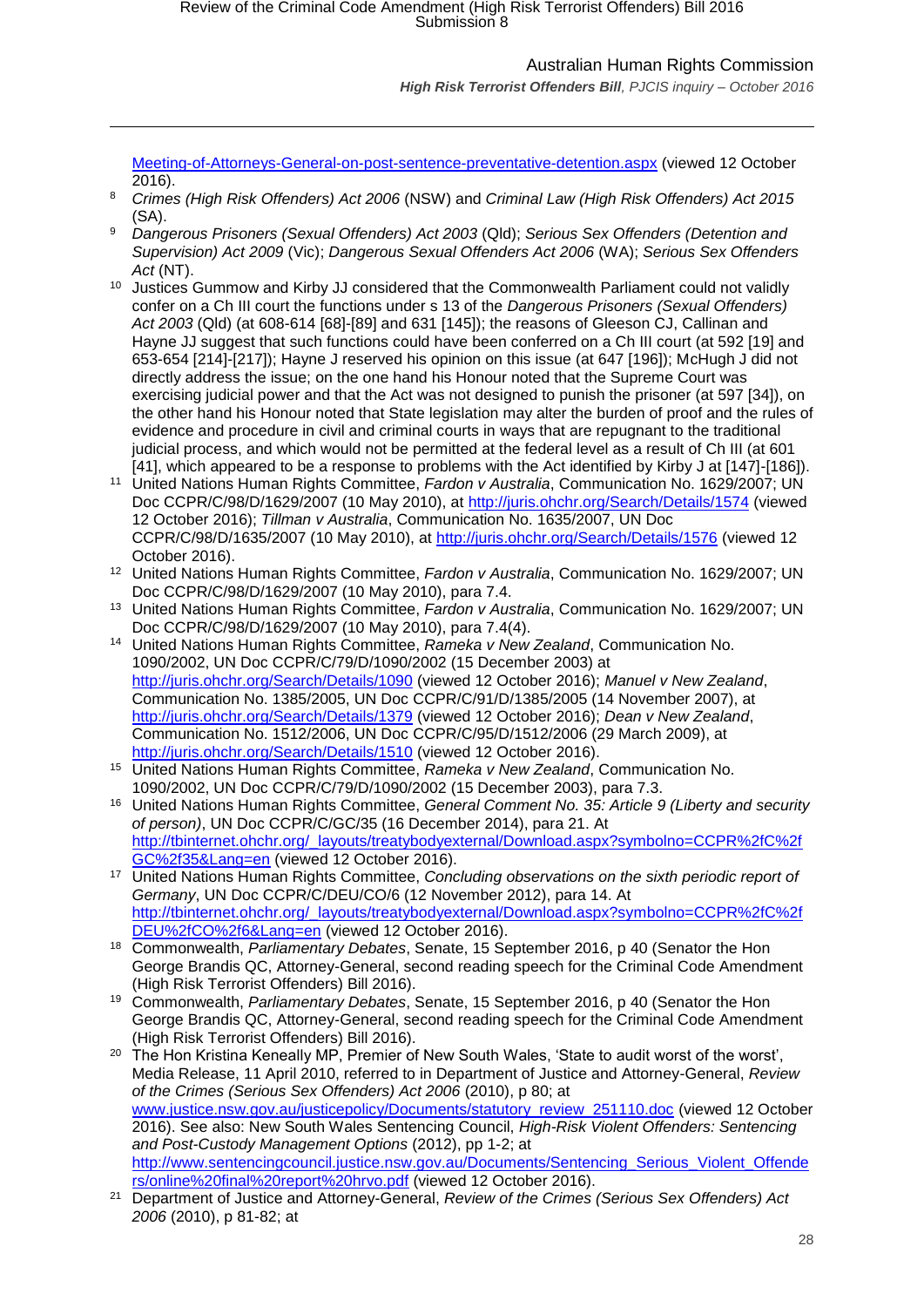*High Risk Terrorist Offenders Bill, PJCIS inquiry – October 2016*

[www.justice.nsw.gov.au/justicepolicy/Documents/statutory\\_review\\_251110.doc](http://www.justice.nsw.gov.au/justicepolicy/Documents/statutory_review_251110.doc) (viewed 12 October 2016).

- <sup>22</sup> Independent National Security Legislation Monitor, *Declassified Annual Report* (2012), p 37. At [http://dpmc-prod-s3.s3-ap-southeast-2.amazonaws.com/inslm/s3fs-public/publications/inslm](http://dpmc-prod-s3.s3-ap-southeast-2.amazonaws.com/inslm/s3fs-public/publications/inslm-annual-report-2012.pdf)[annual-report-2012.pdf](http://dpmc-prod-s3.s3-ap-southeast-2.amazonaws.com/inslm/s3fs-public/publications/inslm-annual-report-2012.pdf) (viewed 12 October 2016).
- <sup>23</sup> Including  $\overline{R}$  v Elomar [2010] NSWSC 10 at [93] (Whealy J).
- <sup>24</sup> Independent National Security Legislation Monitor, *Declassified Annual Report* (2012), p 37. At [http://dpmc-prod-s3.s3-ap-southeast-2.amazonaws.com/inslm/s3fs-public/publications/inslm](http://dpmc-prod-s3.s3-ap-southeast-2.amazonaws.com/inslm/s3fs-public/publications/inslm-annual-report-2012.pdf)[annual-report-2012.pdf](http://dpmc-prod-s3.s3-ap-southeast-2.amazonaws.com/inslm/s3fs-public/publications/inslm-annual-report-2012.pdf) (viewed 12 October 2016).
- <sup>25</sup> *Criminal Code*, s 104.1.

 $\overline{a}$ 

- <sup>26</sup> *Criminal Code*, s 104.5(3).
- <sup>27</sup> Parliamentary Joint Committee on Human Rights, *Guide to human rights*, pp 8 [1.22] and 17 [1.54]. At

[http://www.aph.gov.au/~/media/Committees/Senate/committee/humanrights\\_ctte/resources/Guide\\_](http://www.aph.gov.au/~/media/Committees/Senate/committee/humanrights_ctte/resources/Guide_to_Human_Rights.pdf?la=en) [to\\_Human\\_Rights.pdf?la=en](http://www.aph.gov.au/~/media/Committees/Senate/committee/humanrights_ctte/resources/Guide_to_Human_Rights.pdf?la=en) (viewed 12 October 2016).

- <sup>28</sup> Independent National Security Legislation Monitor, *Declassified Annual Report* (2012), p 11. At [http://dpmc-prod-s3.s3-ap-southeast-2.amazonaws.com/inslm/s3fs-public/publications/inslm](http://dpmc-prod-s3.s3-ap-southeast-2.amazonaws.com/inslm/s3fs-public/publications/inslm-annual-report-2012.pdf)[annual-report-2012.pdf](http://dpmc-prod-s3.s3-ap-southeast-2.amazonaws.com/inslm/s3fs-public/publications/inslm-annual-report-2012.pdf) (viewed 12 October 2016).
- <sup>29</sup> *Manga v Attorney-General* [2000] 2 NZLR 65 at [40]-[42], (Hammond J). See also the views of the United Nations Human Rights Committee in *Van Alphen v The Netherlands*, Communication No. 305/1988, UN Doc CCPR/C/39/D/305/1988 (1990); *A v Australia*, Communication No. 560/1993, UN Doc CCPR/C/59/D/560/1993 (1997); and *Spakmo v Norway*, Communication No. 631/1995, UN Doc CCPR/C/67/D/631/1995 (1999).
- <sup>30</sup> United Nations Human Rights Committee, General Comment 31 (2004) at [6]. See also Joseph, Schultz and Castan 'The International Covenant on Civil and Political Rights Cases, Materials and Commentary' (2nd ed, 2004) p 308, at [11.10].
- <sup>31</sup> United Nations Human Rights Committee, *A v Australia*, Communication No. 900/1993, UN Doc CCPR/C/76/D/900/1993 (1997); and *C v Australia*, Communication No. 900/1999, UN Doc CCPR/C/76/D/900/1999 (2002).
- $32$  Proposed s 105A.5(2).
- <sup>33</sup> Proposed ss 105A.5(1), 105A.7, and 105A.9.
- <sup>34</sup> Proposed s 105A.7(1)(b).
- <sup>35</sup> Proposed s 105A.7(1)(c).
- <sup>36</sup> Proposed s 105A.7(3).
- $37$  Proposed ss 105A.7(5) and (6), and 105A.5(2)(b).
- <sup>38</sup> Proposed s 105A.12(4).
- <sup>39</sup> Proposed s 105A.12(7).
- <sup>40</sup> Proposed s 105A.12(5).
- <sup>41</sup> Proposed s 105A.11.
- <sup>42</sup> Proposed s 105A.16.
- <sup>43</sup> Proposed s 105A.17.
- <sup>44</sup> United Nations Human Rights Committee, *General Comment No. 35: Article 9 (Liberty and security of person)*, UN Doc CCPR/C/GC/35 (16 December 2014), para 15. At [http://tbinternet.ohchr.org/\\_layouts/treatybodyexternal/Download.aspx?symbolno=CCPR%2fC%2f](http://tbinternet.ohchr.org/_layouts/treatybodyexternal/Download.aspx?symbolno=CCPR%2fC%2fGC%2f35&Lang=en) [GC%2f35&Lang=en](http://tbinternet.ohchr.org/_layouts/treatybodyexternal/Download.aspx?symbolno=CCPR%2fC%2fGC%2f35&Lang=en) (viewed 12 October 2016).
- <sup>45</sup> Australian Human Rights Commission, *Submission to the Parliamentary Joint Committee on Intelligence and Security in relation to the Counter-Terrorism Legislation Amendment (Foreign Fighters) Bill 2014 (Cth)*, pp 10-12.
- <sup>46</sup> Sentencing Advisory Council (Victoria), *High Risk Offenders: Post-Sentence Supervision and Detention* (2007), pp 11-16, at [https://www.sentencingcouncil.vic.gov.au/publications/high-risk](https://www.sentencingcouncil.vic.gov.au/publications/high-risk-offenders-final-report)[offenders-final-report](https://www.sentencingcouncil.vic.gov.au/publications/high-risk-offenders-final-report) (viewed 12 October 2016); NSW Sentencing Council, *High-Risk Violent Offenders: Sentencing and Post-Custody Management Options* (2012), pp 20-29, at [http://www.sentencingcouncil.justice.nsw.gov.au/Pages/sent\\_council\\_index/publications/completed](http://www.sentencingcouncil.justice.nsw.gov.au/Pages/sent_council_index/publications/completed_projects/svo/svo.aspx) projects/svo/svo.aspx (viewed 12 October 2016).
- <sup>47</sup> *Fardon v Attorney-General (Qld)* (2004) 223 CLR 575 at 623 [124]-[125] (most footnotes omitted).
- <sup>48</sup> Sentencing Advisory Council (Victoria), *High Risk Offenders: Post-Sentence Supervision and Detention* (2007), pp 12-13, at [https://www.sentencingcouncil.vic.gov.au/publications/high-risk](https://www.sentencingcouncil.vic.gov.au/publications/high-risk-offenders-final-report)[offenders-final-report](https://www.sentencingcouncil.vic.gov.au/publications/high-risk-offenders-final-report) (viewed 12 October 2016).
- <sup>49</sup> NSW Sentencing Council, *High-Risk Violent Offenders: Sentencing and Post-Custody Management Options* (2012), pp 21-22, at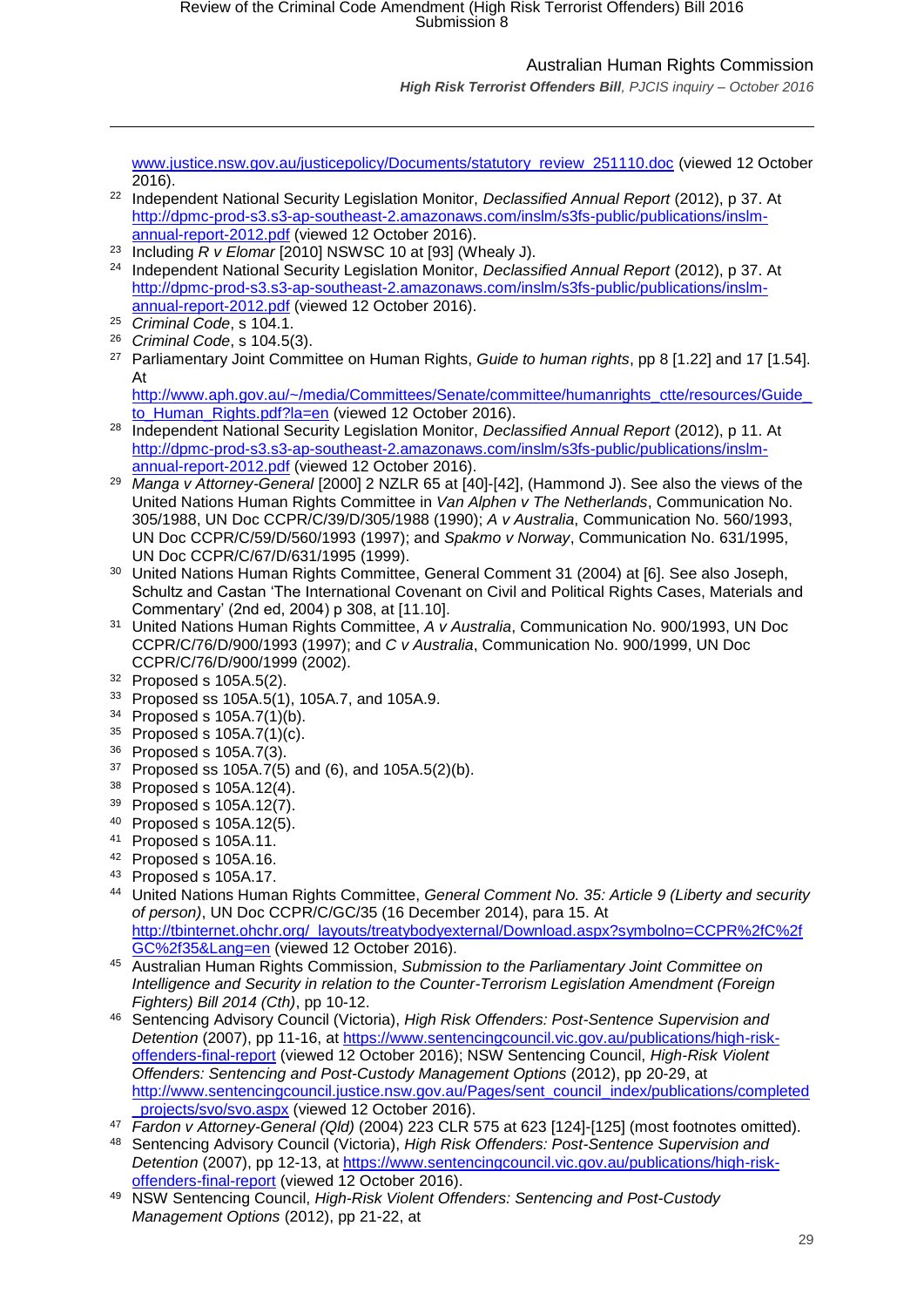*High Risk Terrorist Offenders Bill, PJCIS inquiry – October 2016*

[http://www.sentencingcouncil.justice.nsw.gov.au/Pages/sent\\_council\\_index/publications/completed](http://www.sentencingcouncil.justice.nsw.gov.au/Pages/sent_council_index/publications/completed_projects/svo/svo.aspx) projects/svo/svo.aspx (viewed 12 October 2016).

- <sup>50</sup> NSW Sentencing Council, *High-Risk Violent Offenders: Sentencing and Post-Custody Management Options* (2012), pp 22-26, at [http://www.sentencingcouncil.justice.nsw.gov.au/Pages/sent\\_council\\_index/publications/completed](http://www.sentencingcouncil.justice.nsw.gov.au/Pages/sent_council_index/publications/completed_projects/svo/svo.aspx) projects/svo/svo.aspx (viewed 12 October 2016).
- <sup>51</sup> Proposed s 105A.6(1).

 $\overline{a}$ 

- <sup>52</sup> Proposed s 105A.2.
- <sup>53</sup> Proposed s 105A.6(3).
- <sup>54</sup> Proposed s 105A.6(4) and (7).
- <sup>55</sup> Proposed s 105A.8.
- <sup>56</sup> Proposed s 105A.2. See *Explanatory Memorandum for the Criminal Code Amendment (High Risk Terrorist Offenders) Bill 2016 (Cth)*, p 18 [105].
- <sup>57</sup> NSW Sentencing Council, *High-Risk Violent Offenders: Sentencing and Post-Custody Management Options* (2012), p 28, at [http://www.sentencingcouncil.justice.nsw.gov.au/Pages/sent\\_council\\_index/publications/completed](http://www.sentencingcouncil.justice.nsw.gov.au/Pages/sent_council_index/publications/completed_projects/svo/svo.aspx) projects/svo/svo.aspx (viewed 12 October 2016).
- <sup>58</sup> *Criminal Justice (Scotland) Act 2003* (asp 7), ss 3-13. At <http://www.legislation.gov.uk/asp/2003/7/contents> (viewed 12 October 2016).
- <sup>59</sup> NSW Sentencing Council, *High-Risk Violent Offenders: Sentencing and Post-Custody Management Options* (2012), pp 130-131, at [http://www.sentencingcouncil.justice.nsw.gov.au/Pages/sent\\_council\\_index/publications/completed](http://www.sentencingcouncil.justice.nsw.gov.au/Pages/sent_council_index/publications/completed_projects/svo/svo.aspx) projects/svo/svo.aspx (viewed 12 October 2016).
- <sup>60</sup> Sentencing Advisory Council (Victoria), *High Risk Offenders: Post-Sentence Supervision and Detention* (2007), pp 115-117 and 119, at <https://www.sentencingcouncil.vic.gov.au/publications/high-risk-offenders-final-report> (viewed 12 October 2016).
- <sup>61</sup> *Criminal Code*, s 104.4(2).
- <sup>62</sup> NSW Sentencing Council, *High-Risk Violent Offenders: Sentencing and Post-Custody Management Options* (2012), pp 103-104, at [http://www.sentencingcouncil.justice.nsw.gov.au/Pages/sent\\_council\\_index/publications/completed](http://www.sentencingcouncil.justice.nsw.gov.au/Pages/sent_council_index/publications/completed_projects/svo/svo.aspx) projects/svo/svo.aspx (viewed 12 October 2016).
- <sup>63</sup> *New South Wales v Richardson (No 2)* [2011] NSWSC 276 [90].
- <sup>64</sup> *Lynn v State of New South Wales* [2016] NSWCA 57, [44] (Beazley P), [127] (Basten JA), [148] (Gleeson JA).
- <sup>65</sup> *Lynn v State of New South Wales* [2016] NSWCA 57, [48] (Beazley P), [116] and [128]-[131] (Basten JA), [149] (Gleeson JA).
- <sup>66</sup> *Explanatory Memorandum for the Criminal Code Amendment (High Risk Terrorist Offenders) Bill 2016 (Cth)*, pp 21-22 [125].
- <sup>67</sup> *Crimes (High Risk Offenders) Act 2006* (NSW), s 17(1); *Criminal Law (High Risk Offenders) Act 2015* (SA), s 18; *Dangerous Prisoners (Sexual Offenders) Act 2003* (Qld), s 13(5); *Serious Sex Offenders (Detention and Supervision) Act 2009* (Vic), s 36(4); *Dangerous Sexual Offenders Act 2006* (WA), s 17; *Serious Sex Offenders Act* (NT), s 31.
- $68$  Proposed s 105A.13(1).
- <sup>69</sup> *Explanatory Memorandum for the Criminal Code Amendment (High Risk Terrorist Offenders) Bill 2016 (Cth)*, p 9 [43].
- <sup>70</sup> *Fardon v Attorney-General (Qld)* (2004) 223 CLR 575 at 612 [79] (footnotes omitted).
- <sup>71</sup> *Dangerous Sexual Offenders Act 2006* (WA), s 40.
- 72 T Tulich, 'Post-Sentence Preventative Detention and Extended Supervision of High Risk Offenders in New South Wales' (2015) 38(2) *UNSW Law Journal* 823 at 840, citing L Zedner, 'Seeking Security by Eroding Rights: The Side-Stepping of Due Process' in B Goold and L Lazarus (eds), *Security and Human Rights* (2007) 257 and K Roach, 'The Criminal Law and Its Less Restrained Alternatives' in V Ramraj et al (eds), *Global Anti-Terrorism Law and Policy* (2012) 91.
- $73$  Proposed s 105A.5(4) and (5).
- <sup>74</sup> Proposed s 105A.14.
- <sup>75</sup> Proposed s 105A.16.
- <sup>76</sup> Proposed s 105A.17, see article 14(5) of the ICCPR.
- <sup>77</sup> *Dietrich v The Queen* (1992) 177 CLR 292.
- 30 <sup>78</sup> New South Wales, *Parliamentary Debates*, Legislative Assembly, 20 February 2013, p 17,682 (The Hon Greg Smith MP, Attorney-General and Minister for Justice, second reading speech for the Crimes (Serious Sex Offenders) Amendment Bill 2013).